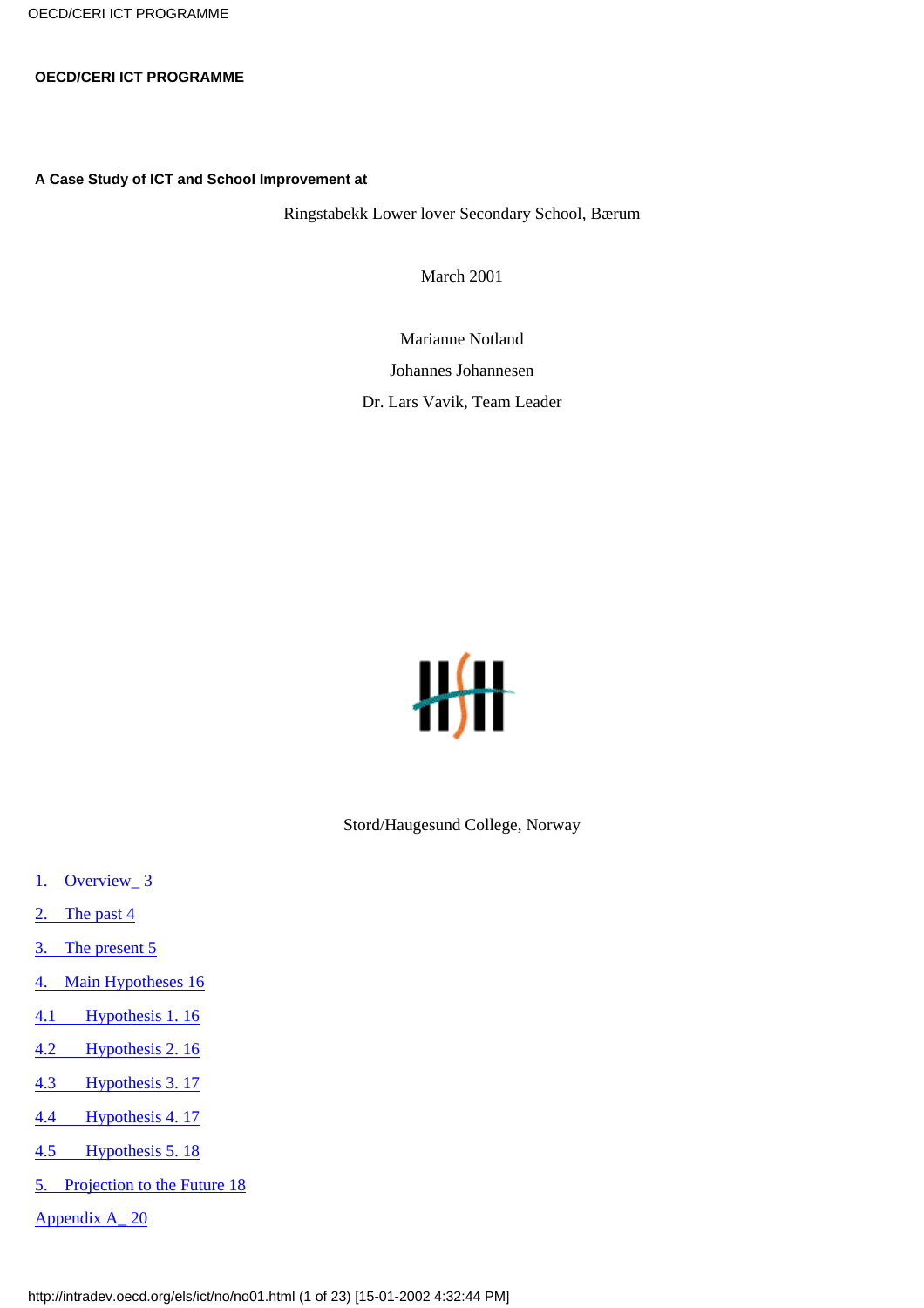[Appendix I 21](#page-19-0)

# <span id="page-1-0"></span>**1. Overview**

The introduction of ICT is sometimes a story of regressing to old pedagogic methods where indirect motivation and assimilative learning is said to be predominant. Presently, the needs for new innovative and progressive pedagogical methods are recognised by many institutions. In the case of Ringstabekk Lower Secondary School, pedagogic methods focusing on problem-oriented problem oriented, project-oriented project organised and participant-managed participant managed sessions have been are practised for almost 10 years. The research team expected that decisions related to organizational changes were already in place. So what differences will the introduction of ICT make in such a case?



Fig. The open school and an open architectures Fig. The computer lab



The ICT -project at this school started during the fall of 1998 when and Ringstabekk became omes a partner in the European School Network (ENIS). The overall goal of ENIS is to create a network of innovative schools which can be utilised for full demonstration of pilot projects. The complete network consists of approximately . 500 schools with broad European representation, and will constitute a common integrated framework in terms of a connectivity and technical infrastructure. The network comprises schools with proper ICT-equipment and experience of using it.

The perspective of learning that knowledge is constructed in a context has given birth to many problem and project-based project based learning approaches. The seeds of the present reforms were already in placein place when the school opened for the use of ICT.

However, the The role ICT plays in supporting this approach has still some barriers to overcome. This is due to the low student computer ratio and a modern, yet but for some purposes inflexible, computer lab. The project-based learning approach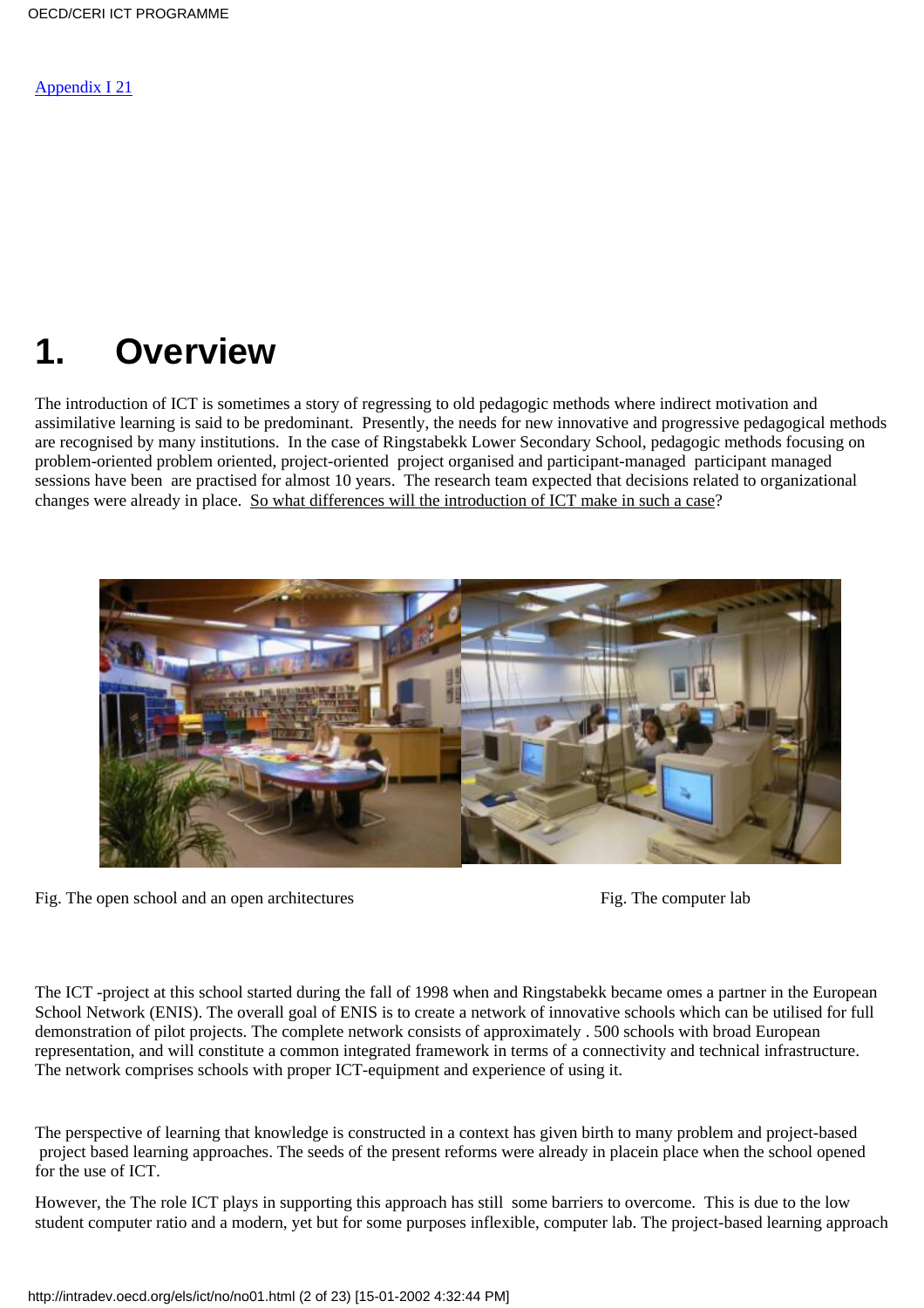requires a flexible ICT infrastructure and a robust operation platform.

In the case of Ringstabekk, the focus in this report is on the integration of online resources in the work with problem-based problem based learning, project-based project based learning and distributed project-based project based learning approach.

# <span id="page-2-0"></span>**2. The past**

Ringstabekk Lower Secondary School was officially opened in 1972, presenting a school building typical of that time's architecthure. The inaugural address emphasized the following: skole ble åpnet i 1972 og representert arkitektonisk trekke som var spesiell i norsk sammenheng på denne tiden.. I åpningstalen ble dette poengtert:

*In this country, and to a certain extent also in other places of the world, the approach to an open education has yet to find its definite form. This learning approach is constantly developed and shaped. All in all, it can be claimed that the pedagogical situation is highly unstable. There is, however, reason to believe that the system of an open school and an open education will remain. Few things indicate a return to the closed class or "cell" system. Den åpne undervisning og den åpne pedagogikk her til lands - og forsåvidt også ellers rundt om i verden - har nok ennå ikke funnet sin endelige form. Den er stadig under utvikling og utforming. Den pedagogiske situasjon må i det hele sies å være svært labil. lmidlertid er det grunn til å slå fast at åpen skole og åpen undervisning i en eller annen form er kommet for å bli. Det er lite som tyder på at man noen gang helt og holdent vil vende tilbake til det lukkede klasse- eller "cellesystem".*

Ringstabekk is a lLower sSecondary sSchool (grade 8-10). The pupils are organised in double-sized classes of 50-60 pupils in each class, two classes in each level. For every class there is a team of teachers consisting of 5-7 teachers who are responsible for most of the teaching in the class. The pedagogical development in the school takes place as a process between the pedagogical board (the management and the leaders of the different teams), the teams themselves and all the colleagues in common meetings.



Fig. Team teaching started as early as 1984. Poster at Ringstabekk.

All the employees at the school are working on developing and improving their own practice. In this respect, connection with that they are now in the middle of developing a new pedagogical platform.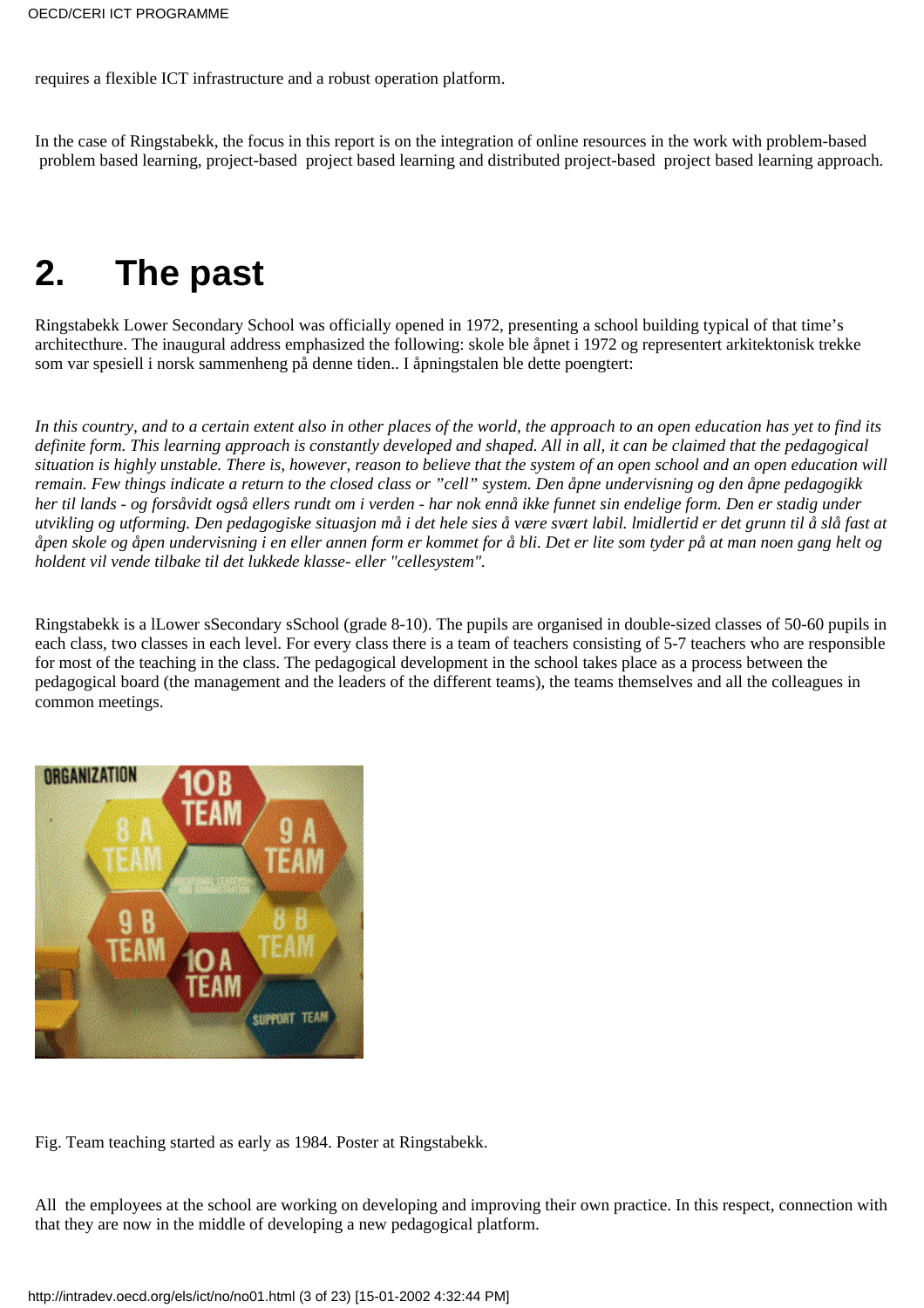When looking at the different work plans from the 1990s, it becomes clear that a challenge for the school is to improve the didactic work. The development plan for the school year of 1999/2000 is quoted below, and serves as an example of this. It is also evident that issues related to ICT are gradually are included in the plan. Here, it is more a question of an evolutionary development than revolutionary changes from one year to the next: I de ulike arbeidsplanen på nittitalle ser en at skolen har et kontinuerlig arbeide med å forbedre det didaktiske arbeidsfeltet. Utviklingsplanen for skole året 1999/00 gjengitt nedenfor er et eksempel på dette. En ser også at ICT spørsmål gradvis legges inn i planen. Det er mer sakk om en evolusjonære utvikling enn revolusjonær omveltinger fra det ene året til det andre:

# **SubgoalDELMÅL**:

The school is to develop various methods for the work form that focuses on subjects and projects, and relate the work to the national curruculum. The goal is to achieve a higher degree of professionalism of our methods. Skolen skal videreutvikle ulike metoder innen tema- og prosjektarbeidsformen og relatere arbeidet til L97. Stadig større profesjonalisering av våre metoder er målet.

## **MeasureTILTAK:**

Active use of the pedagogical platformPedagogisk plattform – aktiv bruk av den:

The platform constitutes a common background for the work. Sharing of experiences is to be related to the jointly adopted plan for students and teachers, which is part of the pedagogical platform.Plattformen er en felles bakgrunn for arbeidet. Erfaringsdeling skal relateres til det felles vedtatte elev- og læringssyn som ligger nedfelt i den pedagogiske plattformen.

### **Development of the storyline-methodUtvikling av storylinemetoden:**

The human resource seminar of 1999 will be focusing on training in the storyline-method, with Steve Bell as lecturer, and will take place in Edinburgh, Scotland, in September/October 1999. The parents will assist as teachers for one day, giving the seminar one extra day. Personalseminaret 1999 vil konsentrere seg om opplæring i storylinemetoden med Steve Bell som foreleser, og vil finne sted i Edinburgh, Skottland, september/oktober 99. Foreldrene vil overta skolen en dag slik at seminaret kan bli forlenget.

## **EvaluationVurdering:**

The school will work to achieve an overall competence through interdisciplinary thinking related to L97. Evaluation criteria are used and developed parallel to professional thinking. Skolen vil arbeide for å innfri helhetlig kompetanse gjennom tverrfaglig tenking relatert til L97. Vurderingskriterier brukes og utvikles parallelt med faglig tenking

### **Record-keepingLoggbok – work planarbeidsplan:**

The work groups keep a record of all projects**.** The students are trained in individual learning by planning the projects in order to make the group work develop social competence. A work plan is developed in the theme classes.Prosjektene sikres gjennom bruk av loggbok i arbeidsgruppene. Elevene øves opp i selvstendig læring gjennom å lære å planlegge prosjektene slik at gruppearbeidet utvikler den sosiale kompetansen. Arbeidsplan sikres i tematimene.

## **Entrepreneurship. The Nordic Council of MinistersEntreprenørskap. Nordisk Ministerråds prosjekt:**

The school continues to follow up on the idea of entrepreneurship through an increased use of partnership companies, as well as a focus on ICT by having close contact with other schools in the Nordic countries over the Internet.Skolen fortsetter entreprenørskapstenkingen gjennom økt bevisst bruk av partnerskapsbedriftene og IKT-satsing gjennom internettkontakt med skolene i Norden.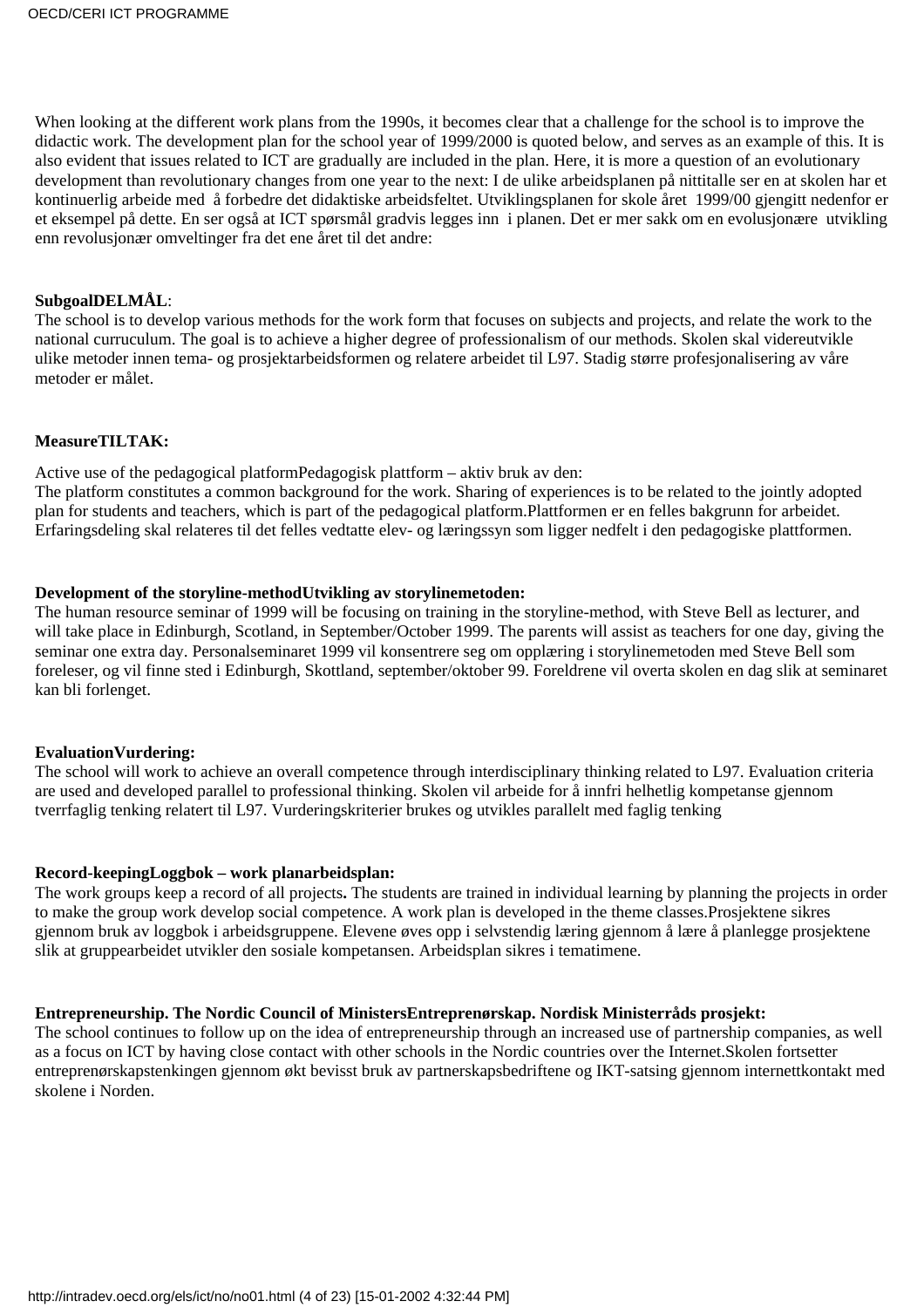# <span id="page-4-0"></span>**3. The present**

The head teacher thecher and the staff at Ringstabekk Ssecondary Sschool work hard to create an attractive, educationally stimulating environment that has high expectations. The head teacher comments that the school aims to continue to be "at the forefront of developments.

The principal at Ringstabekk bases her leadership on what is called "the school's own platform", which again is based upon the ideas of the national "Reform 97". All employees have to accept and commit themselves to teach and organise in accordance with the platform. ThisIt is, in fact, a condition for being employed. Stronger and more direct management is an escalating tendency across the country. A general impression of the requirements to school leaders in Norway, is the expectations that they shall fill a comprehensive role. With an increased delegation out to the schools concerning organisation, economy, use of resources and issues relating to human resource, the principals' role appears to be defined as more as a defined managers now than it was 10-15 years ago.Et generelt inntrykk av kravene til skoleledere i Norge, er at man forventer at skoleledere skal fylle en allsidig rolle. Med økt delegering ut til skolene vedrørende organisering, økonomi, ressursbruk og personalspørsmål fremstår rektorene som klarer arbeidsgivere nå en for ca 10-15 år siden.

The teachers are encouraged to challenge traditional methods through an experimental approach to teaching. The tolerance of making mistakes and creating contemporary chaos is high and gives the teachers confidence enough to try to test ideas in practice. The school is in constant change and development, and bases its pedagogical philosophy onin a framework which we jointly can labels as a project-based projectbased education.

In order to ensure that a constant creationg and diffusion of innovations is taking place, the organisation consists of creative cells – staff teams. Arenas for exchanging ideas have been secured through a network structure and different formal forums.

 All teachers have to be a part of a team, at least formally. There are two teams for each level, and each of them is in charge of about 60 students. Within the teams the autonomy is extensive to stimulate the creativity needed to bring Ringstabekk one step ahead and secure the difference from form other schools, something which in itself seemed to be an important goal in itself.

This organisation of staff is a part of "the platform", which also gives imperatives and guidelines as far as theories of learning/teaching theories are concerned. The idea of performing and learning in relation and interaction with others is put into practice in the are taken down to the classrooms. All students are organised in groups put together by the teachers. The groups are kept together in most situations for periods of six weeks, and this consequent policy is, as far as we see it, the most significant value in Ringstabekk's ideological basis. A significant amount of Much effort is spent trying to make the students learn and adapt a systematic approach to the faces and the process of projects, and to be able to cope with the extended freedom implied. Students are in periods less monitored and their personal responsibility is consequently put to a test. In periods, The students' abilities to organise and to present their products are, according to teachers, quite advanced. The school year is divided into six periods of six weeks, each period focusing on a special theme, which is dealt with through different ways of working...

The staff at Ringstabekk is addressing many challenges and educational problems and are engaged in different educational activities. As and example is the The Scottish storyline methods, which is an innovative approach to curriculum integration, serves as an example of this. Storyline is based on the theory that all learning is guided by a person'sone`s prior knowledge and experience and that learners constructe their own meaning through action and experience.

Furthermore, to be able to "challenge the future", the school has continued to addressed the problem that a major part most of the teaching is out of context. To phrase one team leader in 9th. grade:

*Many students experience have problems when it comes to to can learning information given out of context because they have no prior learning or experience to "anchor" it to. As such,, it becomesis fairly meaningless and while it can be used to pass an examination or test, it is not suitable for use used in day to day problem- solving (Team leader).*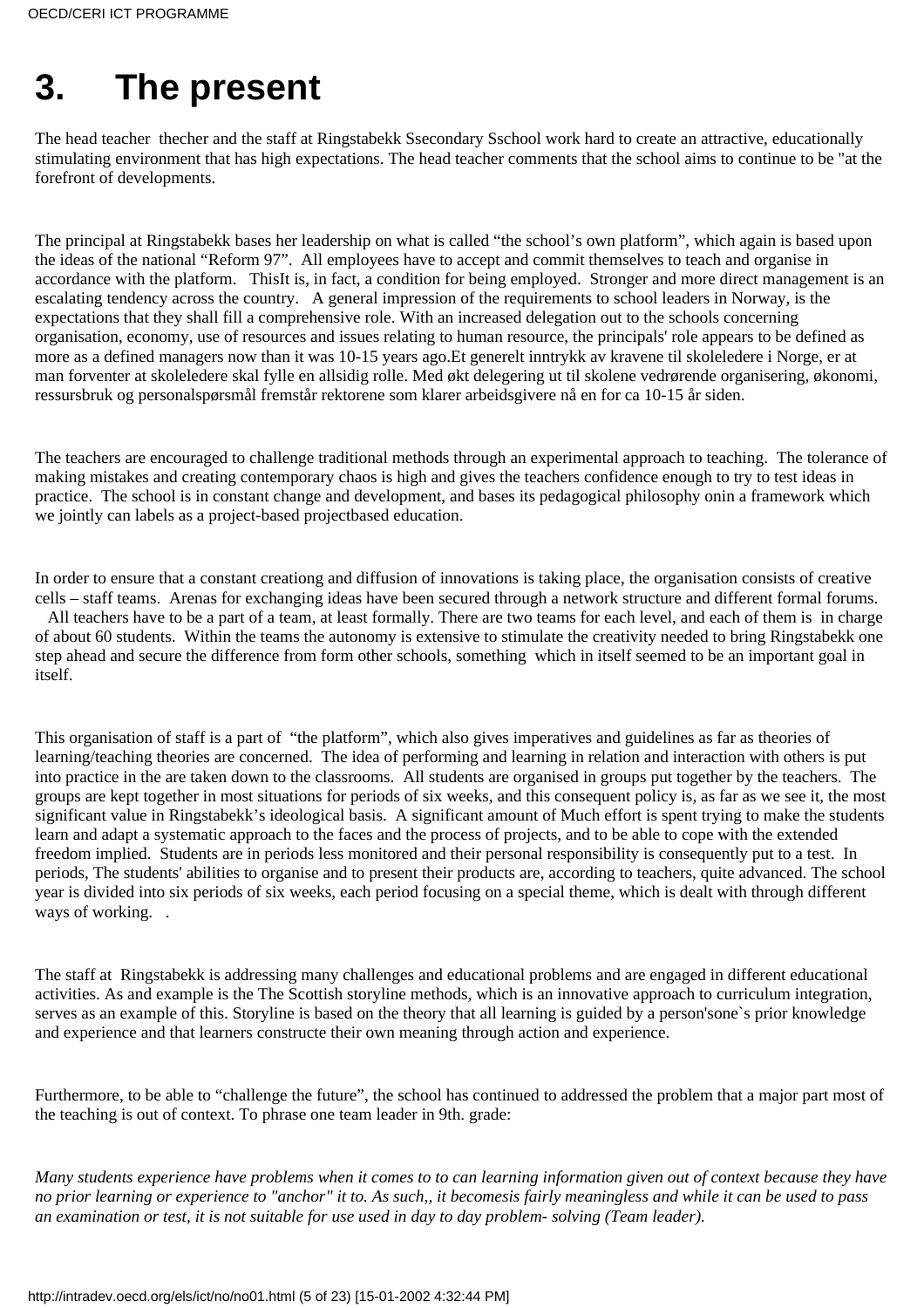We assume that this is one of the reasons why Ringstabekk makes efforts to involve the community with local trade and business in the learning arena for the students. Students point out the frequent excursions to companies and organisations as one of the factors that make the learning interesting. After an excursion to a court trial, one student claimed that he had set his heart on becoming a lawyer.One of them claim that he almost decided to become a lawyer after an excursion to a court trial.

In addition, there has been established a student business firm enterprise has been established at school, which is to be run by the students as professionalyly as possible. The students are employed for periods of six weeks, and positions jobs in the "company" are applied for like normal jobs. The firm enterprise is supposed to offer different services to the school community, e.g. like for example catering and issuing a school paper.

<span id="page-5-0"></span>However, "Anchored instruction" in this case is not a technology-based learning approach similar to the well- known approach that has been developed by the *Cognition & Technology Group at Vanderbilt[\[1\]](#page-22-0).* Neither the storyline- method nor the business firm enterprise at Ringstabekk is heavily supported by ICT. This is one of the major topics addressed in the plan for 2001.

#### **Integrating Problem- Based Learning and ICT Resources (PBL)**

The teachers submit themselves to conduct a problem and project- based teaching on in a large scale.

The work is organised in cross-curricular topics throughout all of Lower Secondary School. The pupils solve their problems through extensive co-operation with other pupils. The teacher's role is that of a coach. Working on a project is a process. First, the pupils must find the good questions, (defining the problem), then they have to collect information; and finally they must process that information to finally being able to produce a product/presentation. Co-operation is the ultimate and committing element in the school's philosophy, and must be developed and learned by all groups participating in the project work. The cross-curricular topics are created by looking at the cCurriculum in new ways, in order for by putting subjects to be put together in new constructions to find answers to the problems/questions put forward by the pupils' have.



Fig. The PBL posters put up at the main entrance in Ringstabekk in 1996.

The distinction between problem-based learning and other forms of cooperative or active learning are often are blurred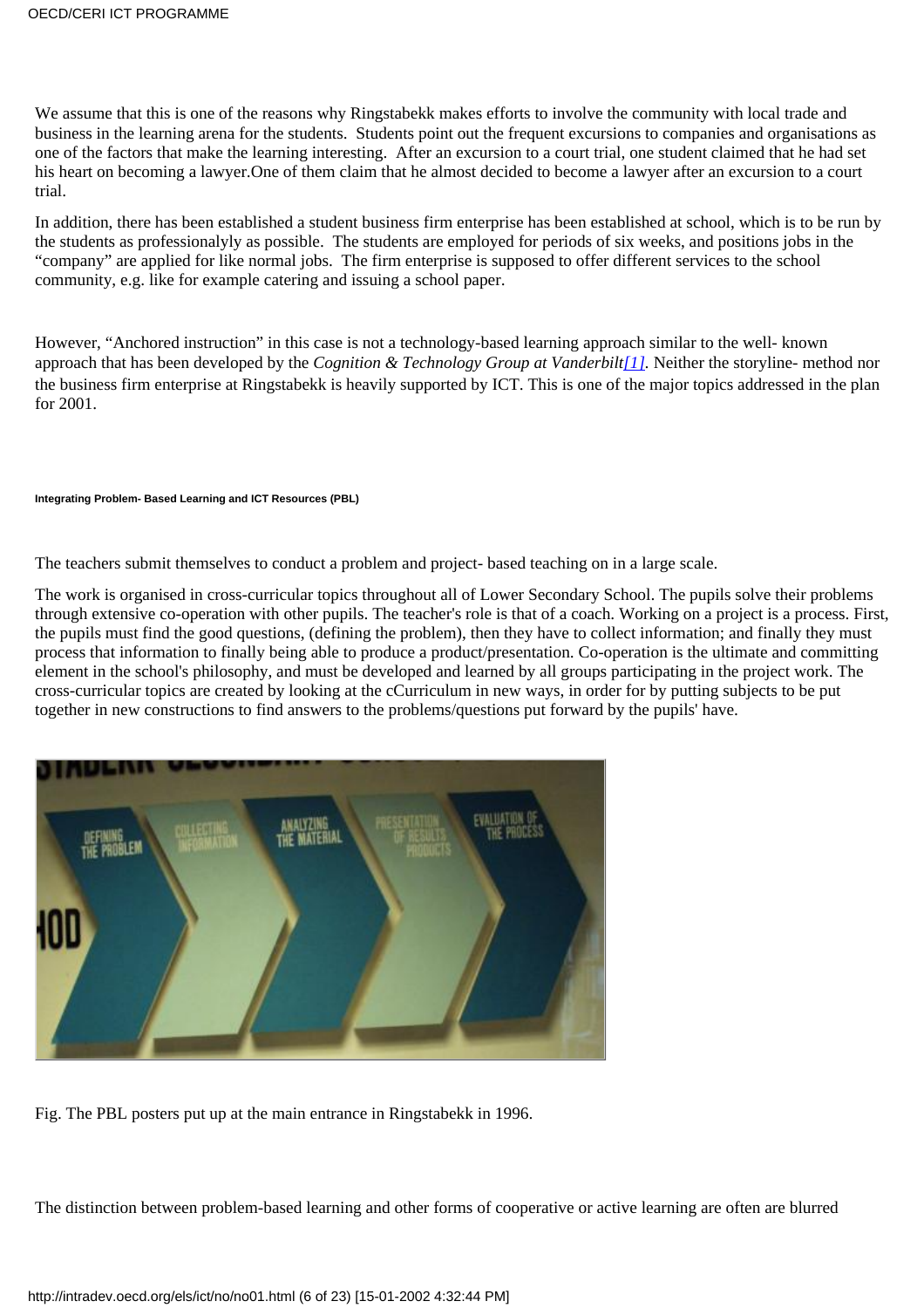because they share certain common features and hybrid approaches abound as instructors adapt methods for particular situations. For the last two years, the staff has addressed these topics in In a research and development program at Ringstabekk for the last two years the staff addressed this topics. The official descriptions generally explain describe it as "an instructional strategy in which students confront contextualized, ill-structured problems and strive to find meaningful solutions". Many cross-curricular topics in the past at Ringstabekk can be labelleds as "co-operative learning," "collaborative learning," and "active learning." The essential component of problem-based learning was clearly articulated by the team leaders to be that content which is introduced in the context of complex real-world problems. In other words, the problem comes first.

## **Stages in Problem- Based Learning at Ringstabekk**

In the process of observing the students' work, it was possible to identify at least five phases in the problem-based work.: Whether ggathering information through a variety of sources on the Internet, through printed sources, or or by speaking with experts, analysis of es the different kinds of information and presenting the informationed by web pages or printed materials. Tthese stages explicated below are characteristic of problem-based work at Ringstabekk, and are explicated below:

### **Stage 1: Defining the Problem**

At this point, a very highly focused pProblem sStatement was posed to the student.

In the steering group where the students are represented, it is chosen to emphasise 7 different problem areas, which together can be assigned a greater subject area. I styringsgruppen hvor elevene er representer er det valgt å legge opp 7 uilke problemområder som til sammen kan tilordnes et større emneområdet.

The problem stated by one selected group is as follows.: Is the concept 'healthy youth' nothing but a myth? Is there a tendency among young people to contract certain illnessesdiseases, which may be related to our life style? Does our life style force any consequences? Er begrepet sunn ungdom en myte?. Er det spesielle sykdommer som ungdom rammes av og som kan være knyttet til livsstil. Får vår levemåte noen konsekvenser?

The group asked itself the following question: Gruppa stilte seg følgende spørsmål:

What do I know already know about this problem or question?

What do I need to know to effectively address this problem or question?

Stage 2: Collecting information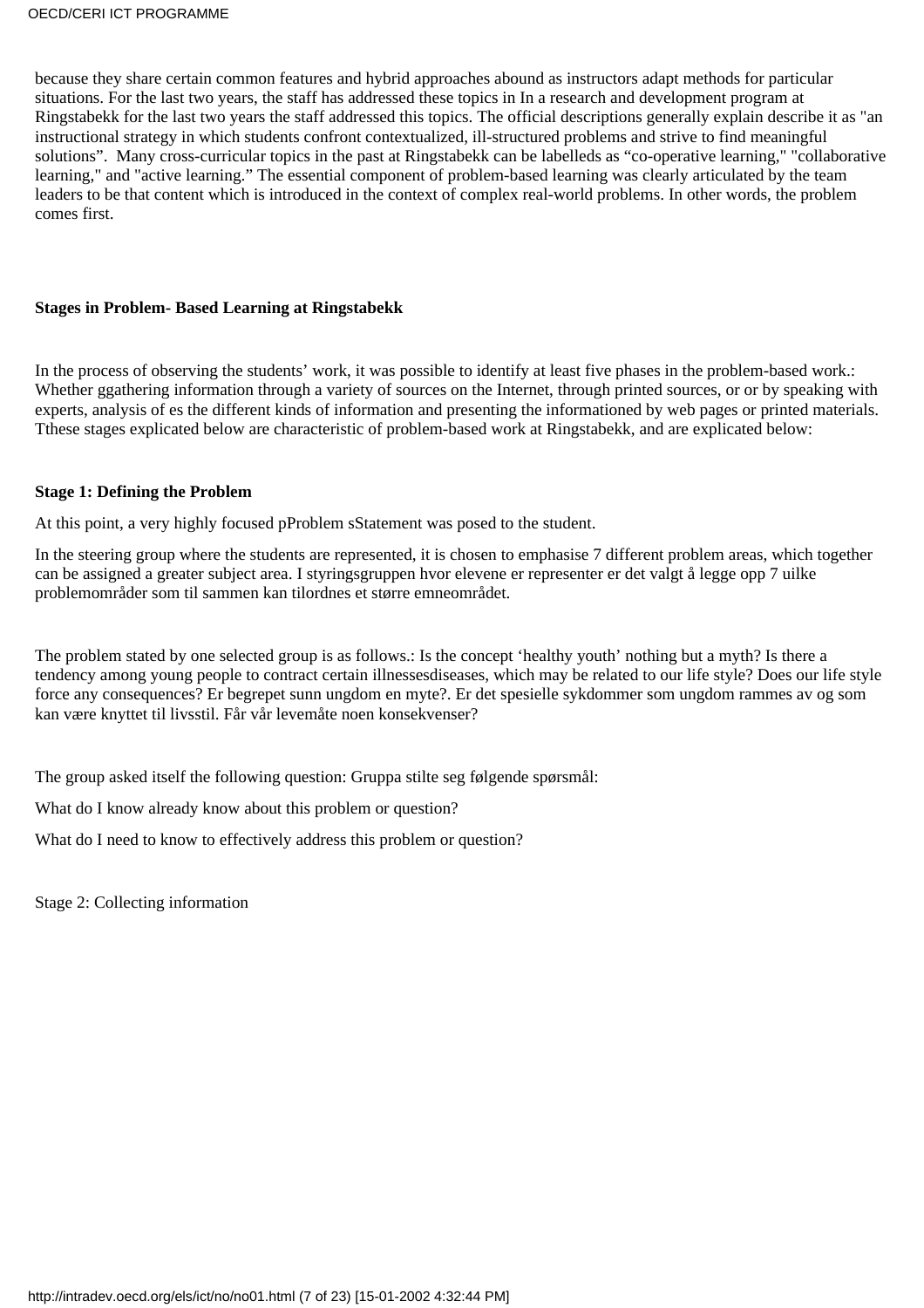

Once they have clearly defined the problem, student's access printed, human, or electronic information resources. Our selected group get most of the information by intentionally/systematically searching the web. Before beginning, students make a plan for the search. A search strategy for to search the WWW proved difficult to find. was not easy to solve. They need to know the steps and functions of the search engines. Having completed an initial draft of their plan, students meet with their teacher for feedback.

Are there any ideas at the site that can be used in their reports to answer the question we haves stated?

The theacher stated that the girls are more determined in their search for information, i.e. they are more focused more on a problem-solving approach, while the boys search more freely.



Alexander Graham Bell's patents from 1874 is sometimes the most efficient way to get information. The interface and usability of this ICT equipment is excellent.

girsl er mer målrettet når de søker etter informasjon. D.v.s. de er mer problemløsnings fokusert, mens gutten søker mer fritt.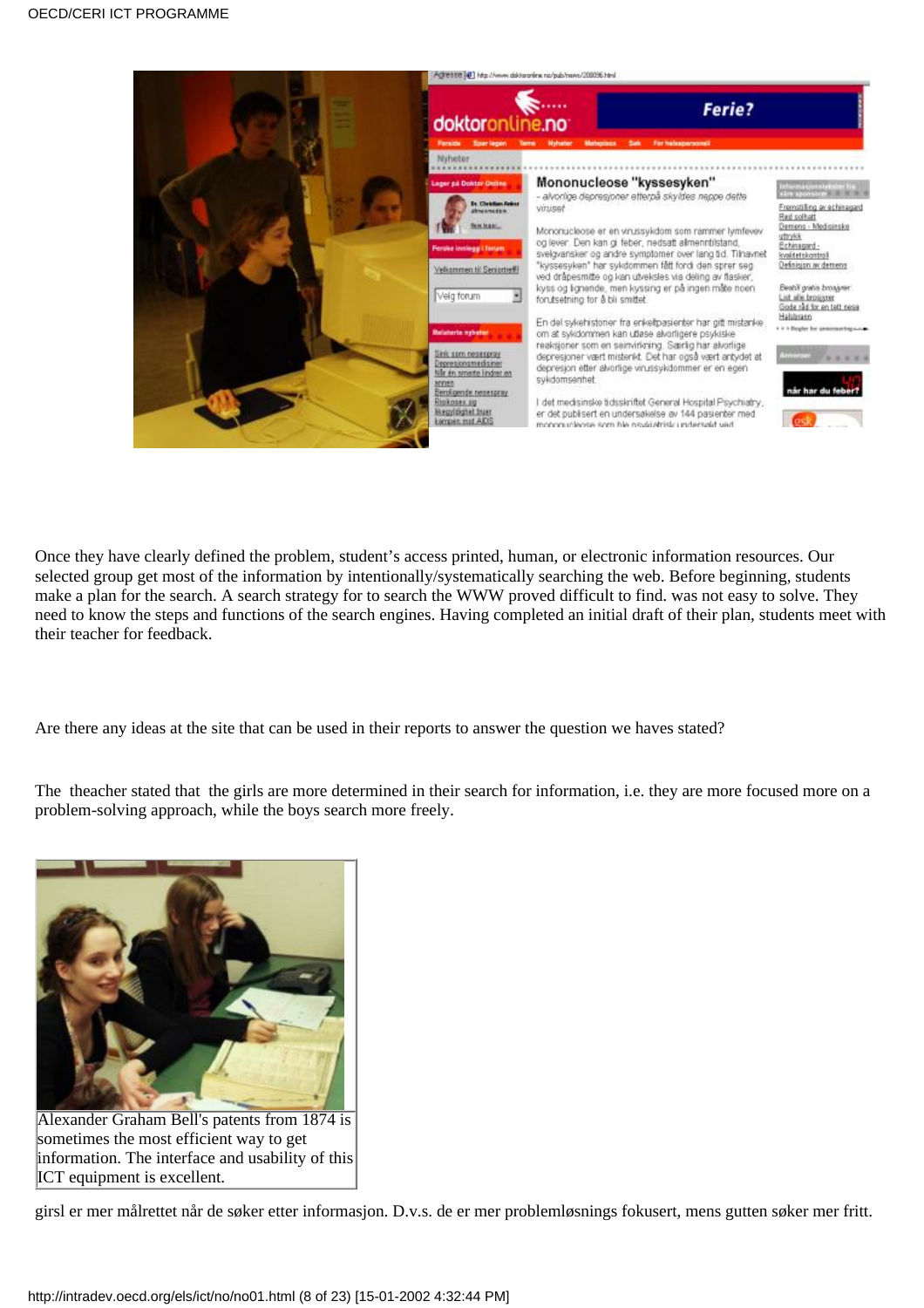## **Stage 3: Analysing**

As the students visit the web sites that have been identified, they started on the process of evaluatinge whether the information that they have found concerns this the question was raised. The critical thinking skill engaged by intentional searching seems to be assessing information, determininge criteria, prioritising, recognising fallacies and verifying.

The search that the students completed in the previous step would identify numerous web sites. The problem is to verify the content's quality - that that anyone can put anything on the Internet server.



Only by using the Norwegian word language "KYSSESYKE" to search for information about for this specific illness disease, the students have to browse 13 web sites. The Latin expression "MONONUCLEOSE" gives 194 hits.

How can the student validate the information provided? Is someone trying to sell a product or a point of view? Who provided this information? Why? Does the information represent theory or evidence, fact or fiction? How does the student distinguish between these?

Coaching students in these processes to seem to be very important. The staff's ICT competence had been built through some basic courses, although but mainly through personal initiative and training – on the job and on the demand. Some of the teachers were was in the position to guide the students on how to do intentional searching on the web.



## **Stage 4: Presenting**

In this stage, students create a multi-media production focused on around an essential question.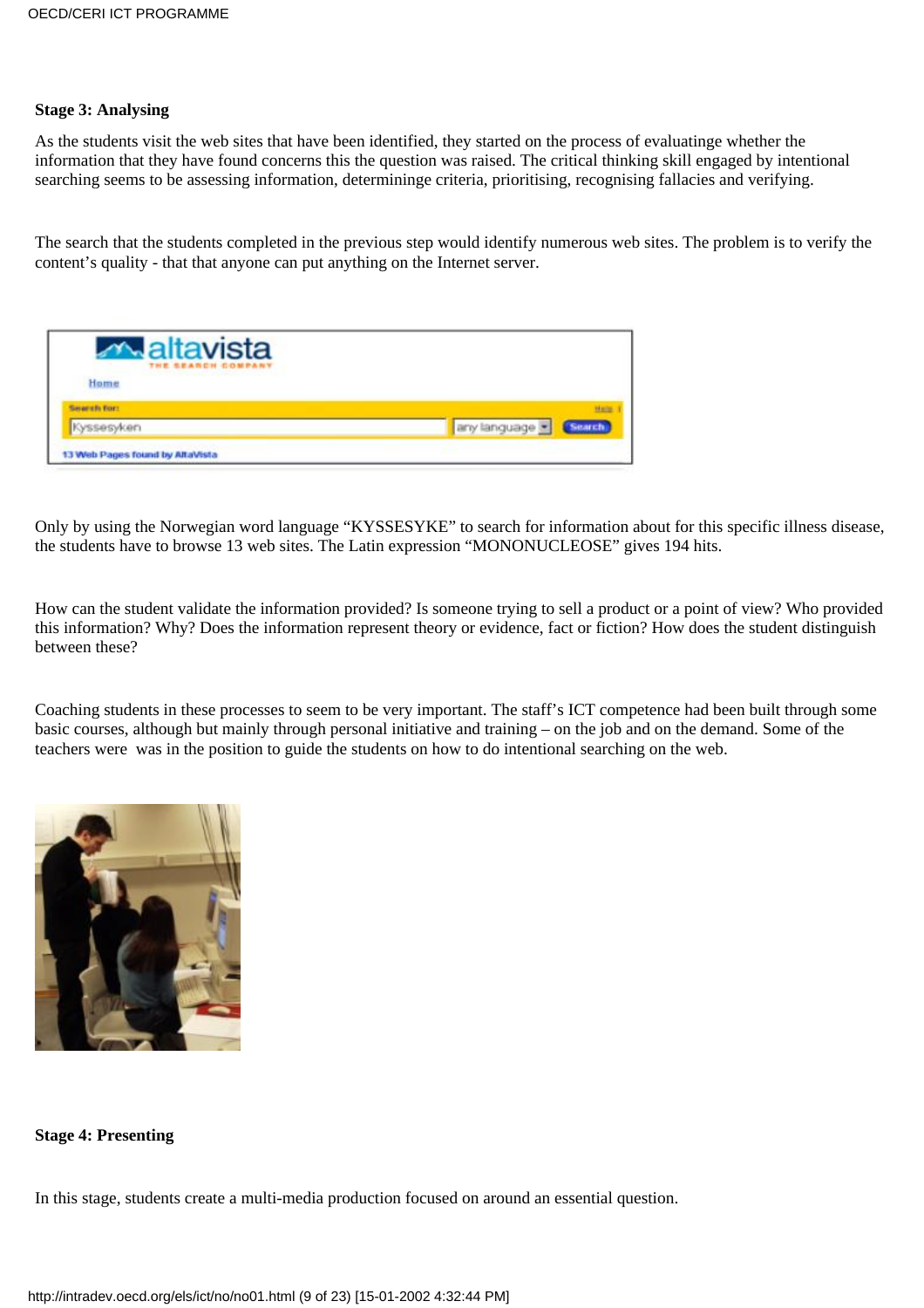The process of coaching the student was not by not using directions, but by asking some questions:

- How are you going to organise your presentation?
- Which are the most important themes in describing your content?
- How are you going to decide on what to include and what to leave out?



Fig. The presentation within an ICT environment.

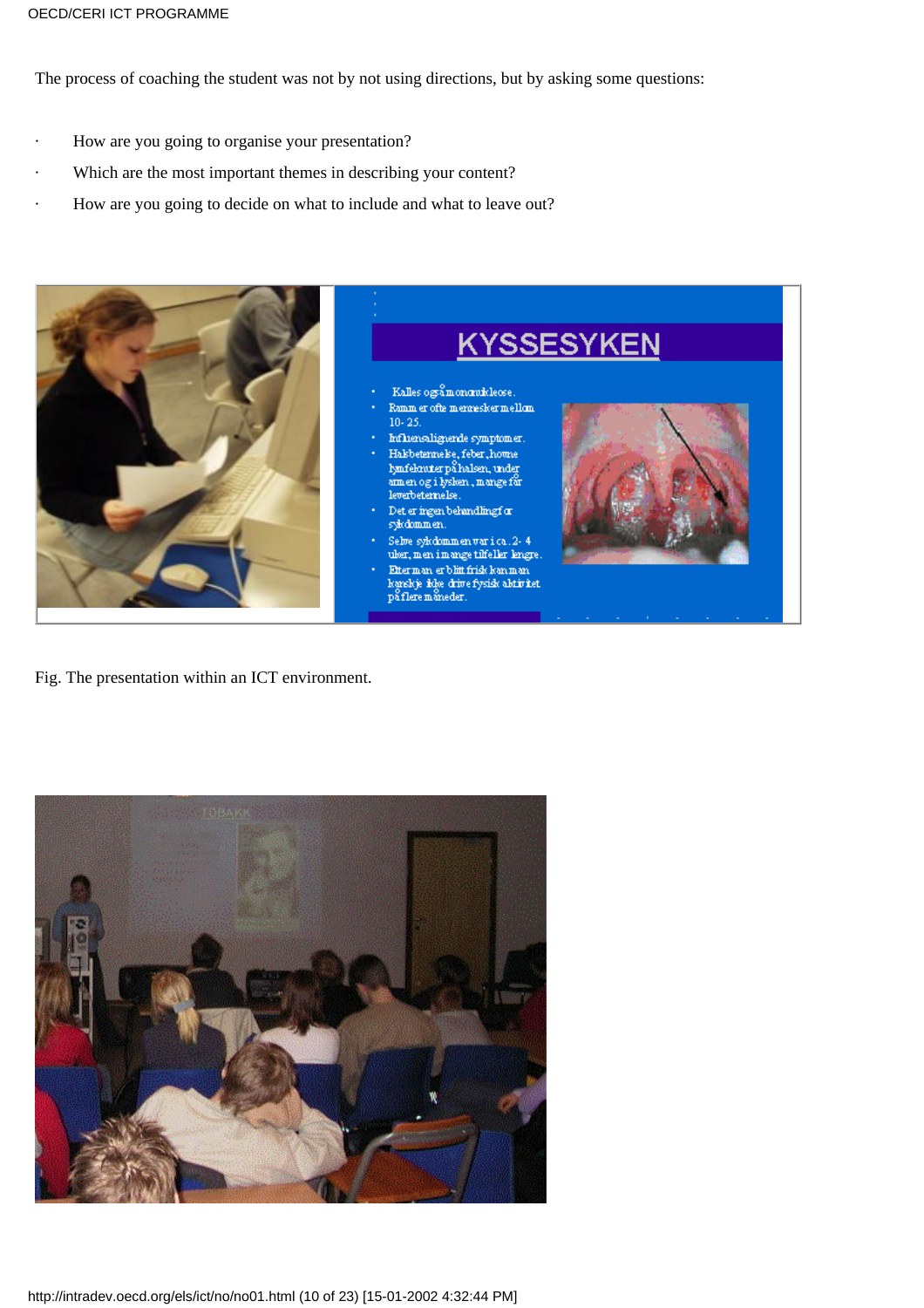### Fig. The presentation with ICT equipment.

Sharing what they learn with the public is part of each student project. No projects are completed without the presentation of a product in some form. The presentations validate the work that the students are doing and bring parents and the community into the educational process

#### **Stage 5: Consolidation**

The students seems to continuously review the information they have found, as well as any progress towards fulfilling their goals. When After the project is was completed, the students reflects on the work done project by asking themselves what they have we learn learnt about the content that they we collected.

<span id="page-10-0"></span>In this phase, the whole project work is summed up. Important milestones, barriers and solutions are outlined.Under denne fasen ble hele prosjektarbeidet oppsummert. Viktige milepæler hindringer og løsninger trukket opp. In this respect, the distinction between reflection in action (phase 1-4) and reflection on action (phase 5) can be a valid descriptions. ( Schøn. D. 1983)[\[2\]](#page-22-1)

After having observed In the observation of the intentional searching, it is likely to assume that the students engage in critical, creative, and complex thinking skills. However, it is difficult to predict precisely which skills are needed based on this observation. The primary skills needed seem to beby critical skills, especially those focusinged on evaluating information. There are also Ccreative thinking is also involved in organizing and designing the presentation. Learners must determine the purpose of the presentation and evaluate different approaches to organizing it.

#### **Distributed problem- based learning (DPBL)**

The next step in the project work at Ringstabekk, was to Tosupport problem-based learning as a distant or distributed learning method by using ICT, was the next step in the work at Ringstabekk. Ringstabekk has applied for membership in The European Network of Innovative Schools, which consists of 500 schools from around Europe, and. The the application was accepted in 1999.

The school search for partners in the problem- based learning approach:

We are particularly interested in co-operation with European schools that are basically project-based, as well as schools that use the Internet and e-mail actively in their teaching. It would have been very interesting if pupils from different countries could solve a problem-based project with the help of ICT. (The application p. 4).

The attempt to work with distributed problem- based learning is currently at an early stage.just in the very beginning. Recently an A pilot study was recentlyjust finished at the school. This project has been named "The Leap", and is more a project-based learning approach than a problem- based one.

However, project-based learning and problem-based learning seem to share several characteristics. Both are instructional strategies that are intended to engage students in authentic, "real world" tasks to enhance learning. The students arewas given open-ended projects or problems with more than one approach or answer, intended to simulate professional situations. The team leader for this project makes this statement: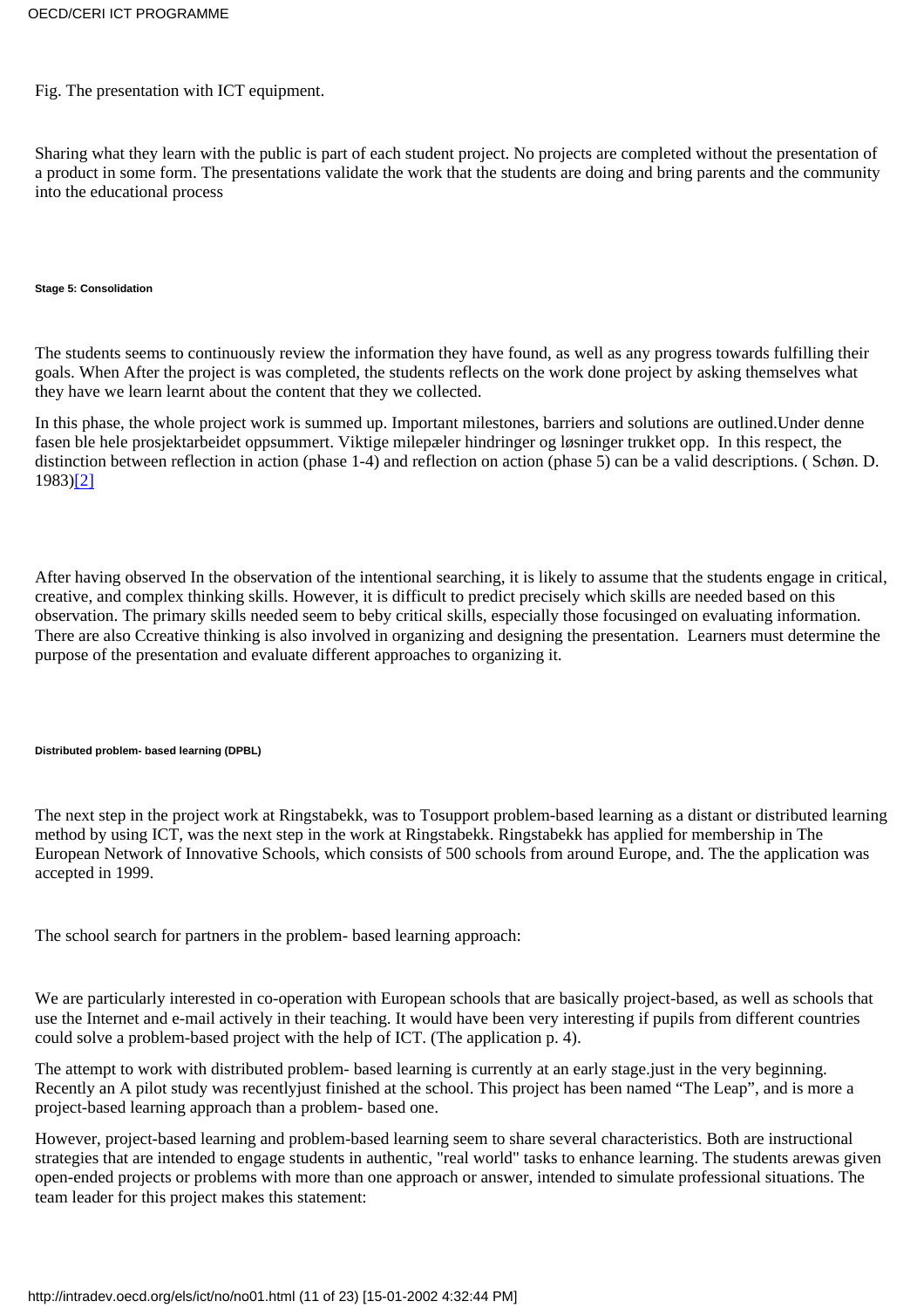From my understanding, problem-based learning Problem based Learning can be more focused on helping students learn problem solving skills through the use of real problems. Project- based learning develops learning through the use of a meaningful project. Students learn while doing the project. They doIt is not necessarily solve a problem that students solve. It might be that they fulfilcould also be a need that they have.

In this case, pProject-based learning both begins in this case with and ends with having a product or "artifact" in mind, the production of which requires specific content knowledge or skills and typically raises one or more problems that students must solve. In this case, the artifact is a short film kortfilm. The project was interdisciplinary, with main aspects from Norwegian, social studies, nature and environment study, as well as art and craft.Prosjektet var tverrfaglig med hovedmomenter fra norsk, samfunnsfag, natur- og miljøfag og kunst og håndverk.

Here, tThe project-based learning approach her used a production model: First, students define the purpose for creating the end product and identify their audience. They research their topic, design their product, and create a plan for project management. Students then begin the project, resolve problems and issues that arise in production, and finish their product. The work can be summarised in the following steps:

· An authentic, ill-structured problem was presented to the students in a way that supports an inquiry where students acquire only the information they request about the problem as they request it.

We want to make a film about Svolvær which shows the special characterictics of this place. The question is: Can we, if we together with students from this area 1500 km away from us, can use ICT facilities when discussing a film script that is to be produced when we go to visit thise place for a week?



will lage en film om Svolvær som viser de særdrag dette stedet har. Spørsmålet er om en i felleskap med elever fra dette området 1500 km fra oss kan bruke ICT hjelpemidler til å diskuter oss fram til filmanus som vi kan produsere når vi besøker stedet i en uke?

Students arewas able to communicate synchronously with guidance by a tutor during their discussions about the problem as it is presented and analysed.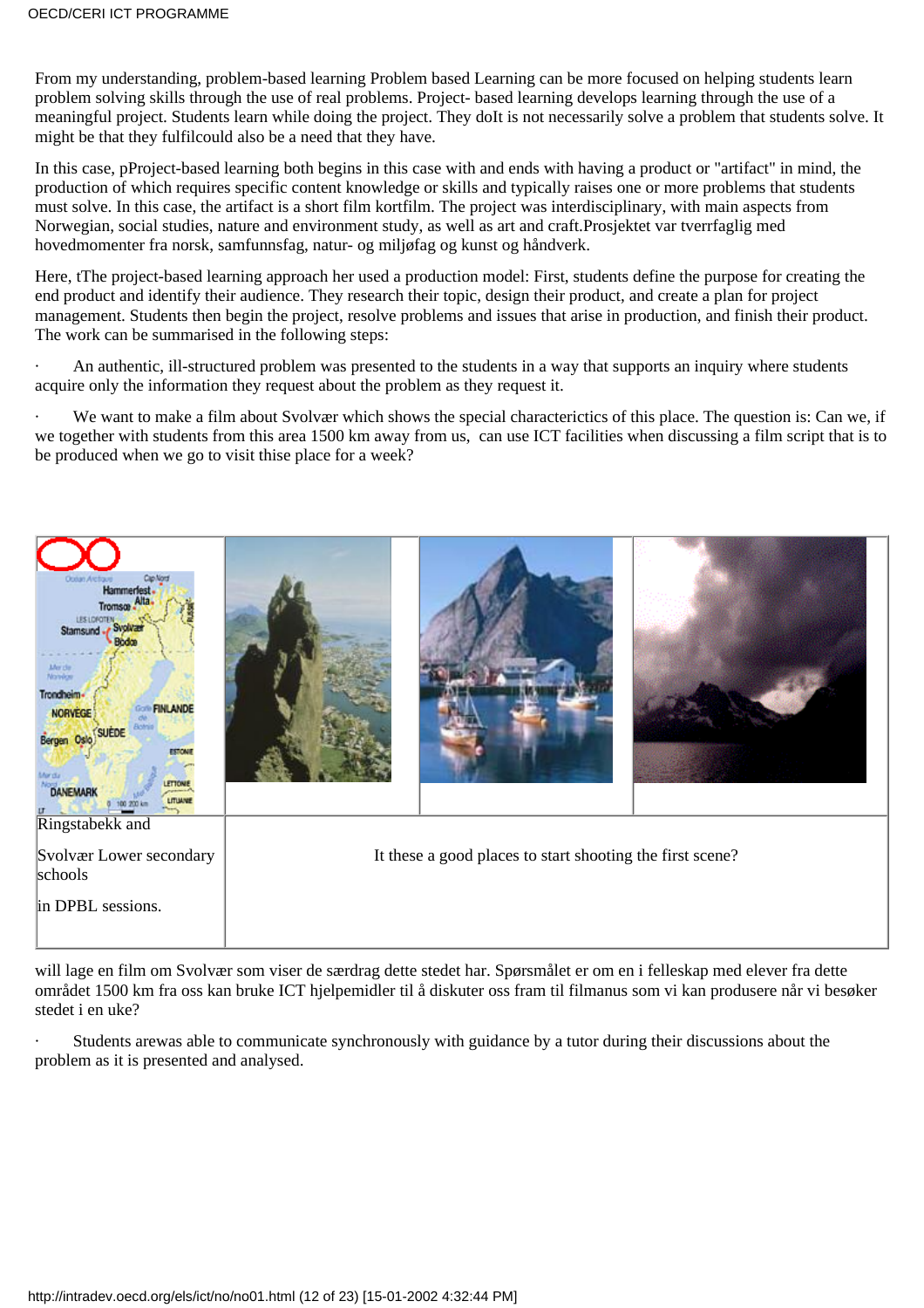

· A whiteboard iswas visible at all times, where the students' ideas, problem information gained through inquiry, and learning issues can be recorded as they develop, as well as and can be edited as their discussions proceedcontinue.

In September, grade 10a went to Lofoten for a week to make the short film together with the students from Svolvær. The students acted in the film themselves, which was recorded with video cameras.Klasse 10a reiste i september en uke til Lofoten for å lage kortfilmene sammen med elevene fra Svolvær. Elevene spilte selv i kortfilmen, og filmene ble gjort med videokameraer. In this activity, students began the production phase of their projects by using the video equipment to film scenes for their projects. During the week, the classes had a short film festival, a film premiéere and a film award calledI løpet av uken hadde klassene kortfilmfestival, filmpremiere og prisutdeling som ble kalt "The Golden Goat".



**In many projects, ICT will be one of many facilities. It is difficult to separate the effect of ICT from the rest of the process. It will be more natural trying to determine the role of ICT as compared to creating a product. Obviously, the students' experiences with having meetings in chat rooms as opposed to the physical room,** cannot be compared. These students' memories, experience and learning were probably not closely related to ICT. However, it must be exciting to meet up with the<br>person with whom you have been chatting and sent email to. Wh **of good film scripts, is difficult to say.**

| Defining | :ollecting | <b>Production</b> | $P$ resenting | <b>Consolidation</b> |
|----------|------------|-------------------|---------------|----------------------|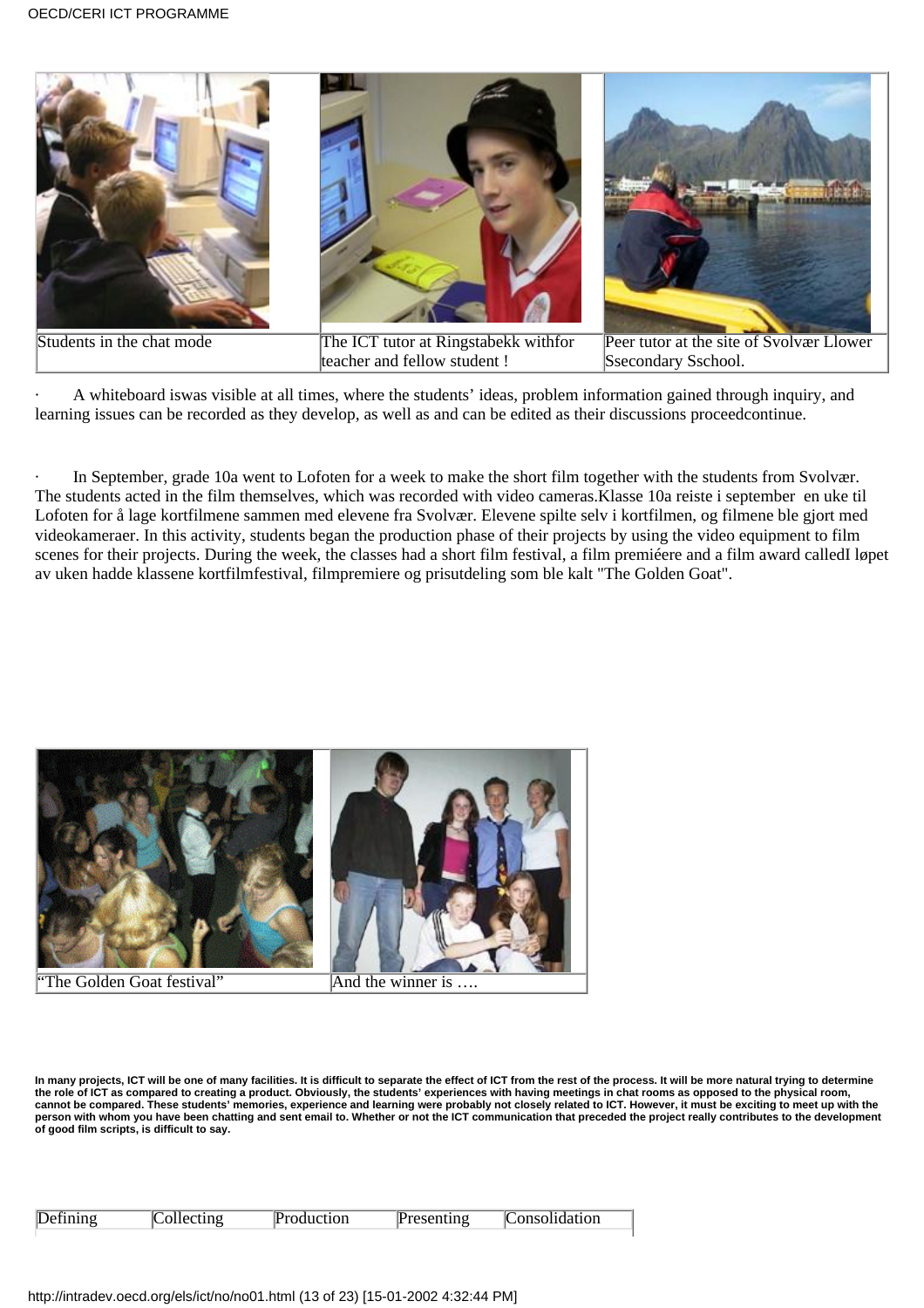Fig. ICT support in the DPBL-study at Ringstabekk

But many of the students stated that they had learned many ICT skills.I mange prosjekter vil ICT være et av mange andre hjelpemidler. Hva slags effekt ICT har er vanskelig å separere fra den øvrige prosessen. Det er mer naturlig å spørre om rollen ICT hadde i forhold til å skape et produkt. Det er helt klar at elevenes opplevelser av å møtene i chatrom i motsetning til det fysiske rom er totalt usammenliknbare størrelser. De minnene, opplevelsen og læringen disse studentene hadde dreier seg sannsynlig lite om ICT. Spennende må det allikevel vær eå møte de personen en har chattet og sendt e-post til. Om den ICT - kommunikasjonen i forkant av prosjektet bidrar til utviklinger av gode filmanus, er det vanskelig å svare på. Det vi vet at noen prosjektgrupper la tilside sine skisser når det første møte med et storslått landskap som det er vanskelig å oppleve å få inntrykk av i virtuelle rom. This makes us realize the need for a discussion that lies beyond the scope of this report, about the type of problem areas where ICT would play a role.Dette gir oss anledning til å reise endiskusjon som det ikke er rom for i denne sammenhangen om de typer problemområder hvor ICT vil ha en rolle.

#### **Problem/Project- Based Learning and ICT**

A ratio of one computer to 18 students means a drawback when it comes to integrating ICT in the problem-based learning at Ringstabekk. The ICT equipment is mainly located in a computer room to which access had to be booked by the teacher. No student use of the computers was allowed unless there was a teacher present in the room. According to both students and teachers, this is a way of organising the ICT equipment that makes the best of the situation as it provides all the students an equal just minimum of access. There could be a long time waiting, but that made it even more necessary to use the time as efficiently as possible. The open structure of Ringstabekk Secondary School, both when it comes to construction and organisational flexibility, probably creates a need for a more rigid plan for carrying out an ICT-supported project. In this respect, we are of the opinion that the different project phases have to be carried out more strictly than what has been necessary.I forhold til den åpne strukturen Ringstabekk skole har bade når det hjelder bygnings og organisasjonsmessige fleksibilitet, skaper dette trolig behov for mer rigid planlegging for å gjennomføring av et ICT suported prosjekt. Vi mener i denne sammenheng at de forskjellige prosjektfasen må gjennomføres etter en strammere linje enn det som har vært nødvendig.

|                    | Problem: Defining Collecting | Analysing Presenting              |                                        | Consolidation |                         |
|--------------------|------------------------------|-----------------------------------|----------------------------------------|---------------|-------------------------|
| $1.$ week          |                              |                                   |                                        |               | Defining                |
| $2.$ week          | <b>ICT</b><br>SUPPORT        |                                   |                                        |               | Collecting              |
| $3.$ week          |                              | I<br>$\mathcal{C}$<br>$\mathbf T$ |                                        |               | Analyzing               |
| 4. <sub>week</sub> |                              |                                   | $\bf{l}$<br>$\mathbf C$<br>$\mathbf T$ |               |                         |
|                    |                              | Fig. The Waterfall Model          |                                        |               | Fig. The Spiral Analogy |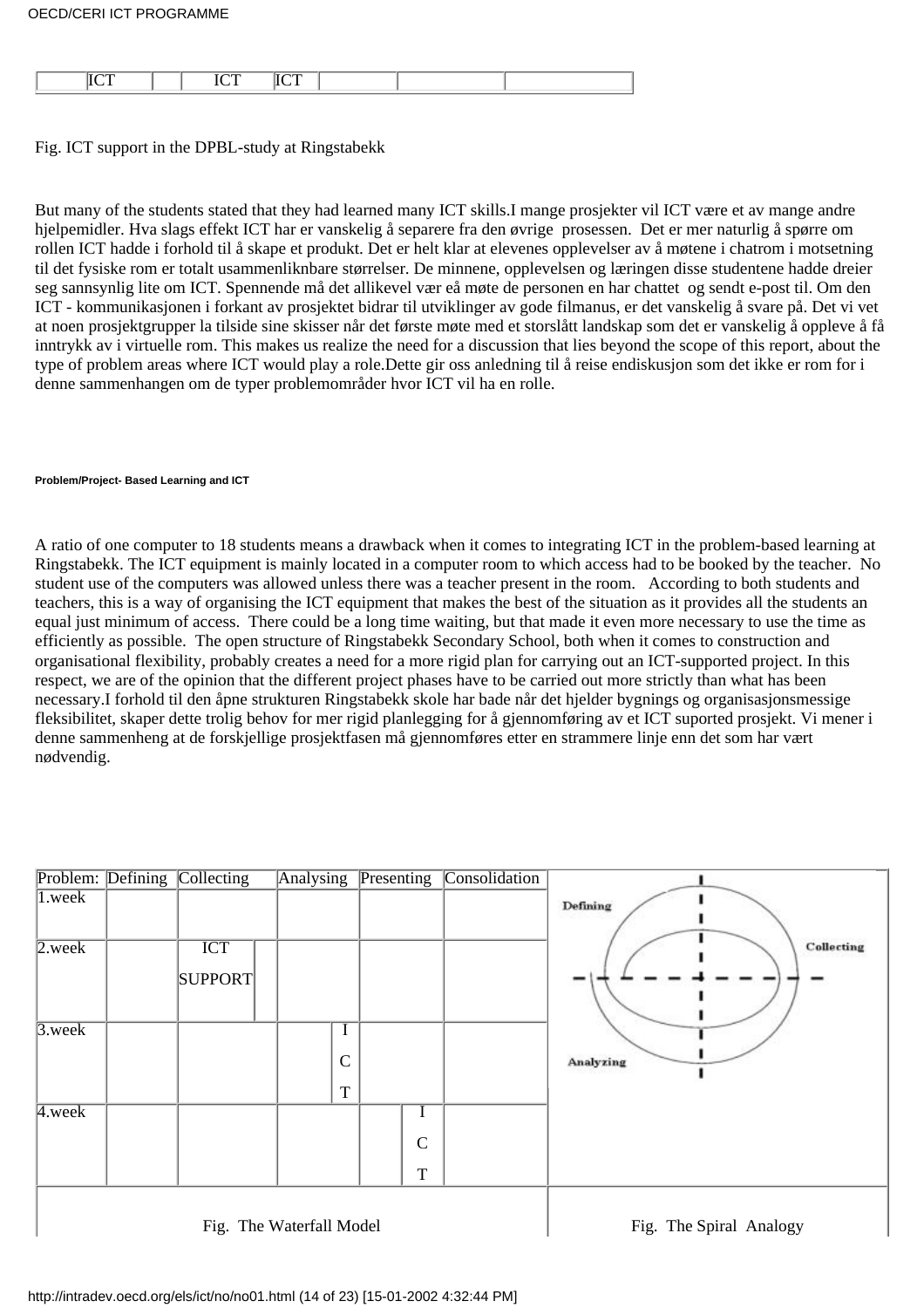The figure to the left above, portraying fixed milestones and transitions between each phase, resembles a "waterfall-model" or a procedural descriptions of PBL. This might be useful in providing an orientation to newcomers. In many areas, it has appeared to have major weak points because problems are discovered during the process which forces one to return to the starting point, make new experiments and, in many cases, redefine the problem.Figuren ovenfor to the left minner mest om det vi kaller Waterfall- modellen i industriell prosjektsammenheng Med faste milepeler og overganger mellom hver fase. Den har på mange områder har vist seg å ha stor svakheter fordi en oppdager problemer underveis som tvinger en til å gå tilbake til utgangspunktet, gjøre nye undersøkelser og i mange tilfeller omdefinere problemet.

The evolution of the overall problem-based plan can be illustrated through the spiral analogy in the right part of the figure above, which shows the iterative nature of work. The major steps of planning, action, observation and reflection do follow a straightforward line. This model can emphasizes constant evolution and redefinition of the original goal through a series of reconnaissances recurring in every cycle. The computer lab does not support the need for flexibel organisation.

The organization of the computer lab can also make it more difficult to make the use of ICT in daily work. Ringstabekk has been running training sessions for the teachers that they should to enhance the use of computers in the cross-curricular work, and problem- based learning. The following statementA comment from one of the teachers captures the situated actions and the significance of embedded learning in the following statement:

*In my experience - The most important thing that helps me to use ICT in my teaching is the informal support I receive in collaboration with my colleagues, i.e. someone who I can ask to help me with the ICT. Sometimes I also find training sessions on new ICT applications helpful, but this only the case if I have to use it directly in the classroom or in my daily professional practice - and again, with the informal support network around me. Do you think this is similar to or different from to other peoples' experiences? (Teacher at Ringstabekk)*

# <span id="page-14-0"></span>**4. Main Hypotheses**

**Conclusions related to hypothesis and conjectures of the study**

# <span id="page-14-1"></span>**4.1 Hypothesis 1**

*Technology is a strong catalyst for educational reform, especially when the World Wide Web is involved. The rival hypothesis is that where true reform is found, technology served only as an additional resource and not as a catalyst, i.e. that the forces that drove the reform also drove the application of technology to specific educational problems.*

Evidence supporting the hypothesis: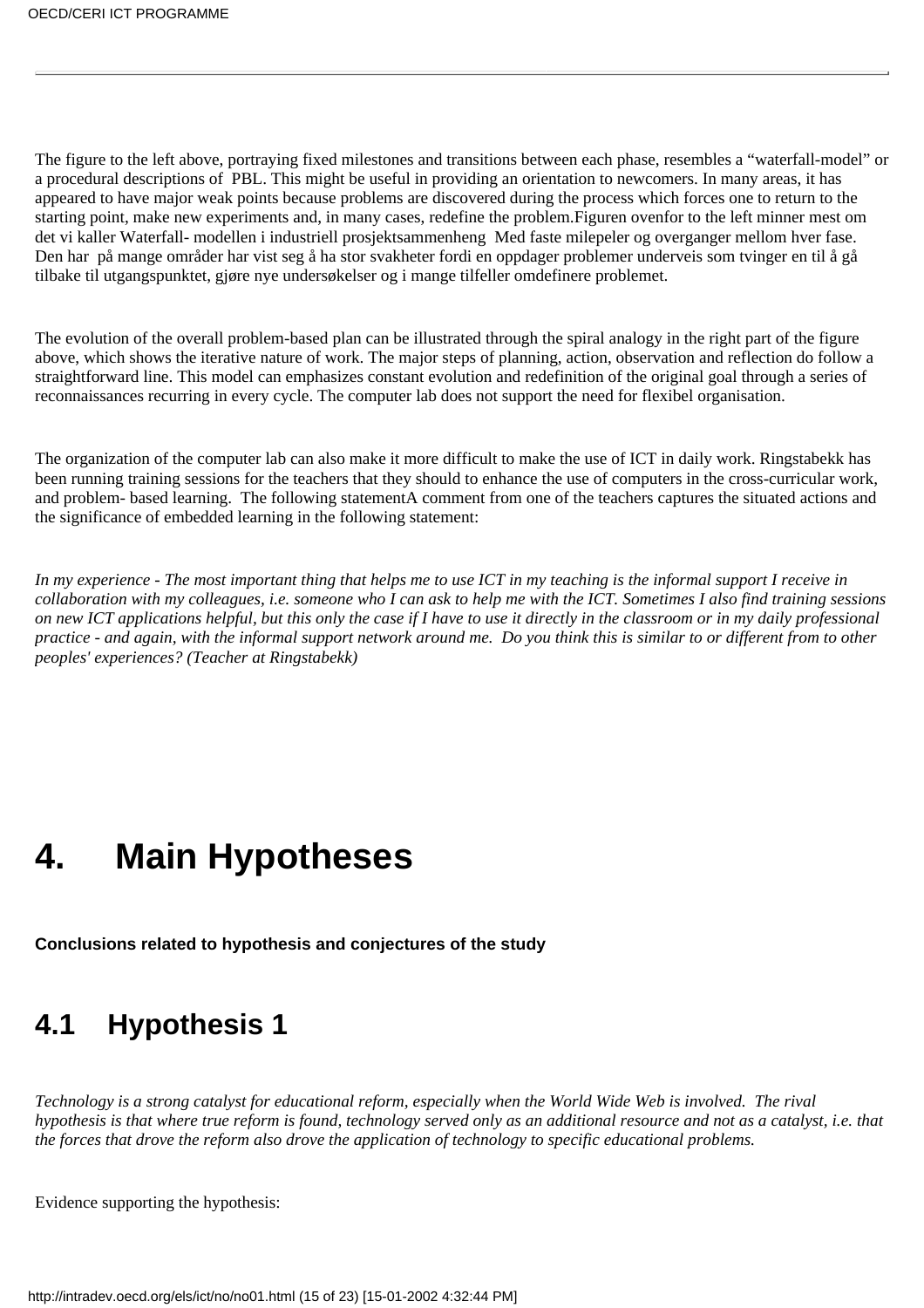Within few subjects areas ICT- based projects have been performed that would not have been possible without the support of ICT. In such cases, the ICT tools are a major part of the motivation for running the projects.

Evidence supporting the rival hypothesis:

ICT is primarily used as a tool. Mainly, it is used to collect information, especially the kind of information which is not expected to be found in books. The ICT also assists the pupils in the presentation of different products, like written material and pictures.

None of the teachers regarded themselves as dependant upon ICT in their teaching, and all of them could easily have managed teachingdone without it. There would of course have been a lot of practical problems, and the idea of ICT- free teaching was unthinkable.

Most of the themes that are focused, are not chosen with any regard to ICT.

# <span id="page-15-0"></span>**4.2 Hypothesis 2**

*The diffusion of the reform (and therefore of ICT) followed the traditional diffusion pattern for reforms and innovations, as outlined by Rogers (1995). The rival hypothesis is that technology functions differently from traditional innovations and reforms and that therefore different diffusion patterns therefore occur.*

General remarks:

At Ringstabekk Ssecondary Sschool, the reform work could not be characterised as an ICT- dependant reform. This makes it hard to draw conclusions on these issues.

Evidence supporting the hypothesis:

· Teachers showing a personal interest and having high ICT competence, seemed to be those who were most involved in the ICT- based projects at school, while those in the other end of the scale showed the opposite tendency. Some people of the latterof the last category got however, involved, however, through their commitment to the teams. The teams, as mentioned earlier, decide on projects and methods of teaching and it i's likely to believe that this may have an initiating effect on ICT involvement.

· To a certainsome degree, the administration has engaged itself in involving ICT in teaching. ICT was put on the agenda for the annual personal conference this year, and at least one project is expected to be ICT- related in this school year.

Evidence supporting the rival hypothesis:

ICT has changed the relationship between the teachers and the students as the students now at least tend to be on an equal level as far as technical ICT competence is concerned. Teachers sometimes used student assistance to succeed in different projects. In this sense, one could claim that technology- based reforms are slightly different and may have an alternative diffusion pattern, at least on the practical level in the classrooms.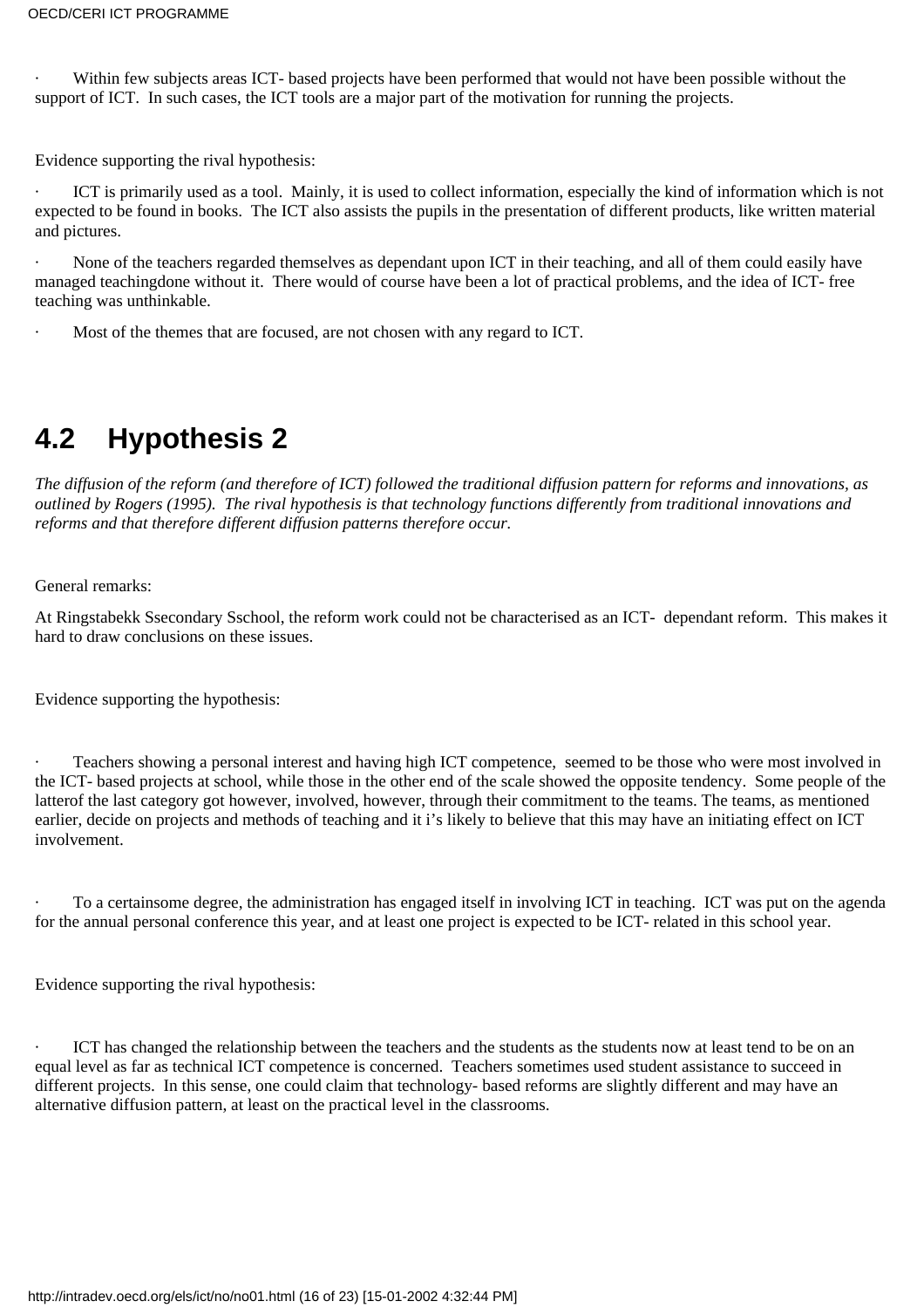# <span id="page-16-0"></span>**4.3 Hypothesis 3**

*Successful implementation of ICT depends mostly upon the technological infrastructure and student ICT competence rather than upon staff competence in the integration of ICT into instruction. The rival hypothesis is that teachers mediate such applications when they are successful, and that their academic value relates positively to teacher competence.*

Evidence supporting the hypothesis:

Teachers and students agreed that Ringstabekk's computer ratio was insufficient to integrate ICT in instruction to a satisfactory degree. Some teachers also claimed that a scattered structure with PCs in the different classrooms would make integration easier.

Evidence supporting the rival hypothesis:

The fact that the most competent teachers used ICT most frequently indicates that teacher competence is necessary to decide whether ICT is relevant or not in teaching. Even active teachers seemed to have a down to earth attitude to ICT integration, and students with high competence expressed the same view. ICT and PCs are no longer a novelty in the area where Ringstabekk is situated.

# <span id="page-16-1"></span>**4.4 Hypothesis 4**

*Where all students have equal access to ICT, gGaps in performance between high and low poverty students will be enlarged rather than diminished. where all students have equal access to ICTThe rival hypothesis is that equal access to ICT will lead to high poverty students closing the gap with low poverty students.*

General remarks:

It was regarded as a fact that no student was prevented fromform ICT access due toout of economic reasons. If there were no computers at home, the teachers assumed it to be a cultural choice rather than an economic one. Due to this, there has been no evidence found to support either of the hypotheseis's. In fact, almost all the students have access to a computer at home.

# <span id="page-16-2"></span>**4.5 Hypothesis 5**

*Successful implementation of ICT will lead to the same or higher academic standards in spite of the low quality of many ICT materials. Academic standards are a function of teacher and school expectations and not of the standards of textbooks, ICT materials, and the like. The alternative hypothesis is that ICT use will lead to a lowering of academic standards as students*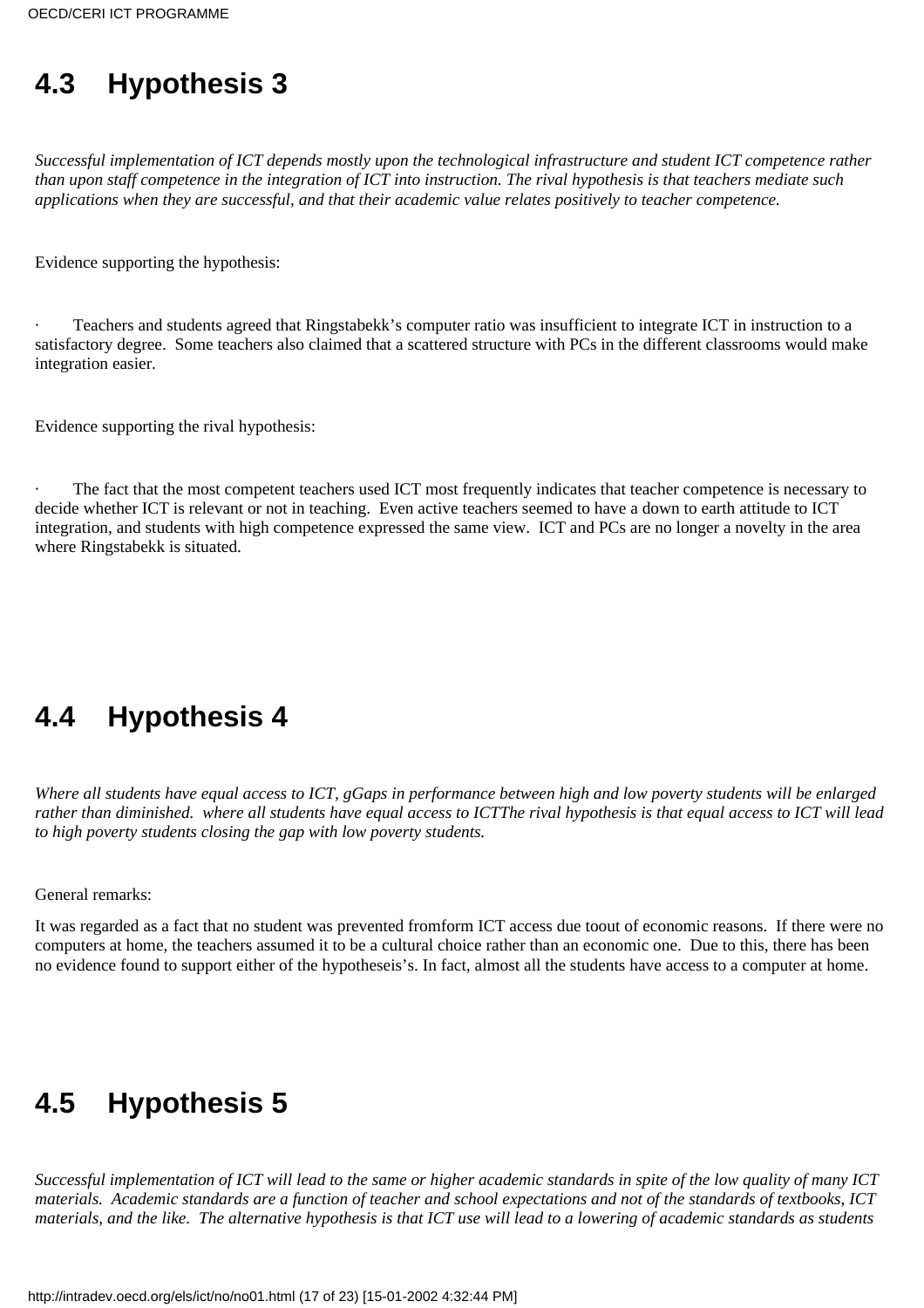*spend more time on marginally beneficial searches and in browsing poor quality Web and courseware content.*

Evidence supporting the hypothesis:

· Ringstabekk Ssecondary Sschool directed most of itstheir pedagogical work towards themes and projects. Setting academic goals and expectations is a central element in these methods. ICT work was meaningful as long as it contributed to filling these expectations. AlthoughEven if the equipment and the ICT material proved not to bewas not outstanding, they wereit wa used efficiently related to academic goals. Due to this reason,Therefore most teachers found ICT beneficial related to academic standards

Evidence supporting the rival hypothesis:

Even if students and teachers wanted to obtain more ICT access, they could see the risk of ICT becoming a waste of time. Too much time using low quality programmes and web content was believed to have a lowering effect on academic standard, especially when alternative activities were considered.

# <span id="page-17-0"></span>**5. Projection to the Future**

The principal, the team -leader, and the staff's commitment to and vision of project and problem- based learning approaches, ensure that it will be sustained. Furthermore, the sustainability of project-based learning is tied to a mixture of funding mechanism that supports its implementation.

The transferability can best be analyzed into an action research model. Action research has been described as an informal, qualitative, formative, subjective, interpretive, reflective and experiential model of inquiry in which all individuals involved in the study are informed and contributing participants. If we can say that action research is based on the close interaction between practice, reflection and change, many of the initiatives at Ringstabekk fit into this model. The goals of action research in this respect are to understand one's own practice and the institutions in which one operates.

The protocol is iterative or cyclical in nature and is intended to foster a deeper understanding of a given situation, starting with conceptualization and particularization of the problem and moving through several interventions and evaluations. The participants negotiate meaning in the analysis of the data and contribute to the selection of interventionist strategies.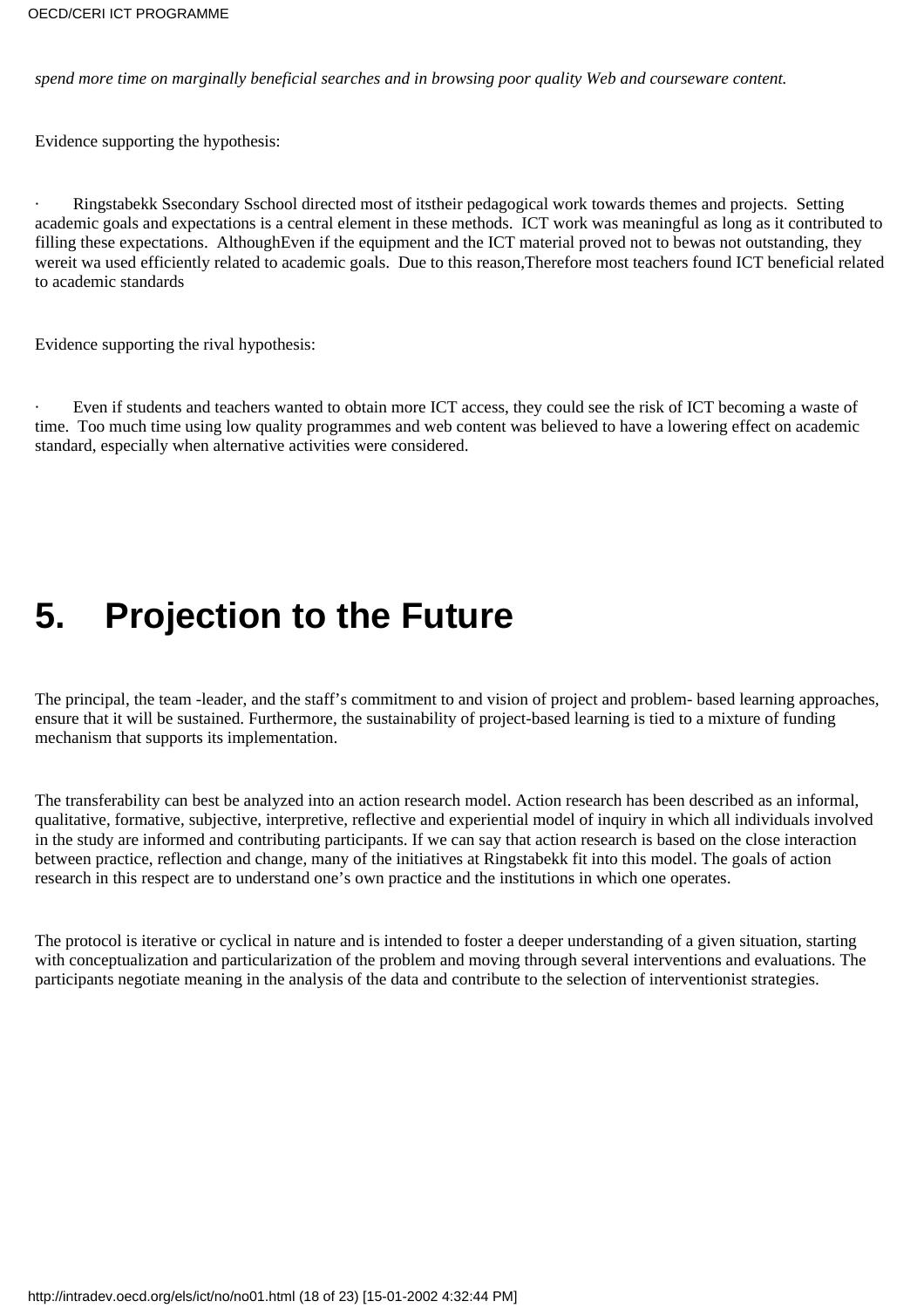

# Transferability between organizations

According to the figure above, transferability can be viewed from two different perspectives. A relevant question is whether one through evaluation of own practice is capable of reflecting and adapting this in new actions or if the research "dies" after the attention is gone. Several of Ringstabekk's year plans are characterised by a research-based development model which carries on established methods, e.g. storyline. In the same way, the ICT-based experiences create a rudiment or prototypes which can be analysed and revised. This is especially true for ICT-supported PBL and DPBL.

Another relevant issue is whether transferability in relation to experiences done by the teams are spread internally within own institution and are applicable to in other organisations. Concerning the ICT-supported measures observed at Ringstabekk, tThis issue remains unclear subsequent tofollowing the survey at the school. We do not have evidence that the ICT experiences are explicitly expressed to all members in the organization. As means to transferability between the teams at Ringstabekk, this report may serve as a small contribution. when it comes to the IC-supported measures observed at Ringstabekk

# <span id="page-18-0"></span>**Appendix A**

The Norwegian research team:

Assistent Professor Lars Vavik

Senior Research Johannes Johannessen

Senior Research Marianne R. Notland

This team visited three schools in different areas in Norway. The time spent at Ringstabekk school was two days for the research + one meeting in front of the visit to organise the research.

At all three schools we used the Workbook Appendix C-H for the different interviews.

Most of the interviews took place within 50-70 minutes.

At Ringstabekk school we interviewed these number of participants:

Teacher: 8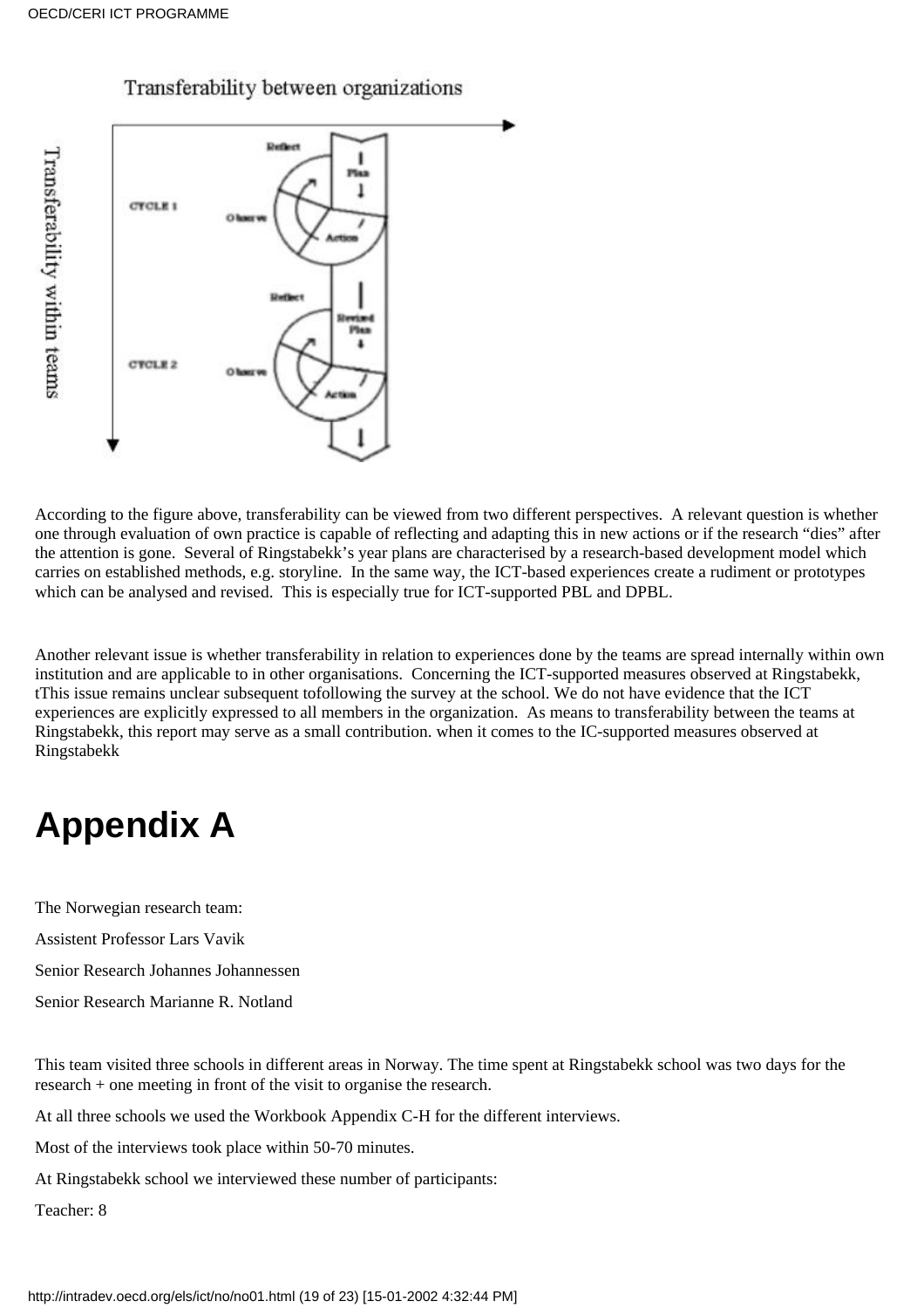OECD/CERI ICT PROGRAMME

Student: 9

Parent: 4

Tech int:  $2$ 

Adm.int: 1

Knowledgeable people outside school: 1

For observations inside and outside classroom we used Appendix J and K . In addition to these instruments we translated the appendix I in order to avoid resistance and misunderstanding.

We also produced a final form to collect all data from the Prac. Survey (Appendix I) and from this final form we have some graphs in the report. The average lengths( in Time) of the different interviews are:

Teacher: 50-60 minutes Student: 40-50 minutes Parent: 40-50 minutes Tech.int: 60 minutes

Adm.int: 60-70 minutes

Knowledgeable people outside school: 50 minutes

Other supporting evidence collected at Ringstabekk School (Appendix C ):

Examples of student, teachers and admin. work

The homepage address is: [WWW.baerum.kommune.no/ringstabekkskole/](http://www.baerum.kommune.no/ringstabekkskole/)

<span id="page-19-0"></span>In order to use a search function we wrote all the information in Word and gave each part of the interviews a code. Thereby we got the opportunity to compare the different aspects more easily when we worked with the five hypotheses.

# **Appendix I**

# **OECD/CERI ICT PROGRAMME**

**ICT Practices Survey for Teachers**

I. How comfortable are you with using a computer to do each of the following?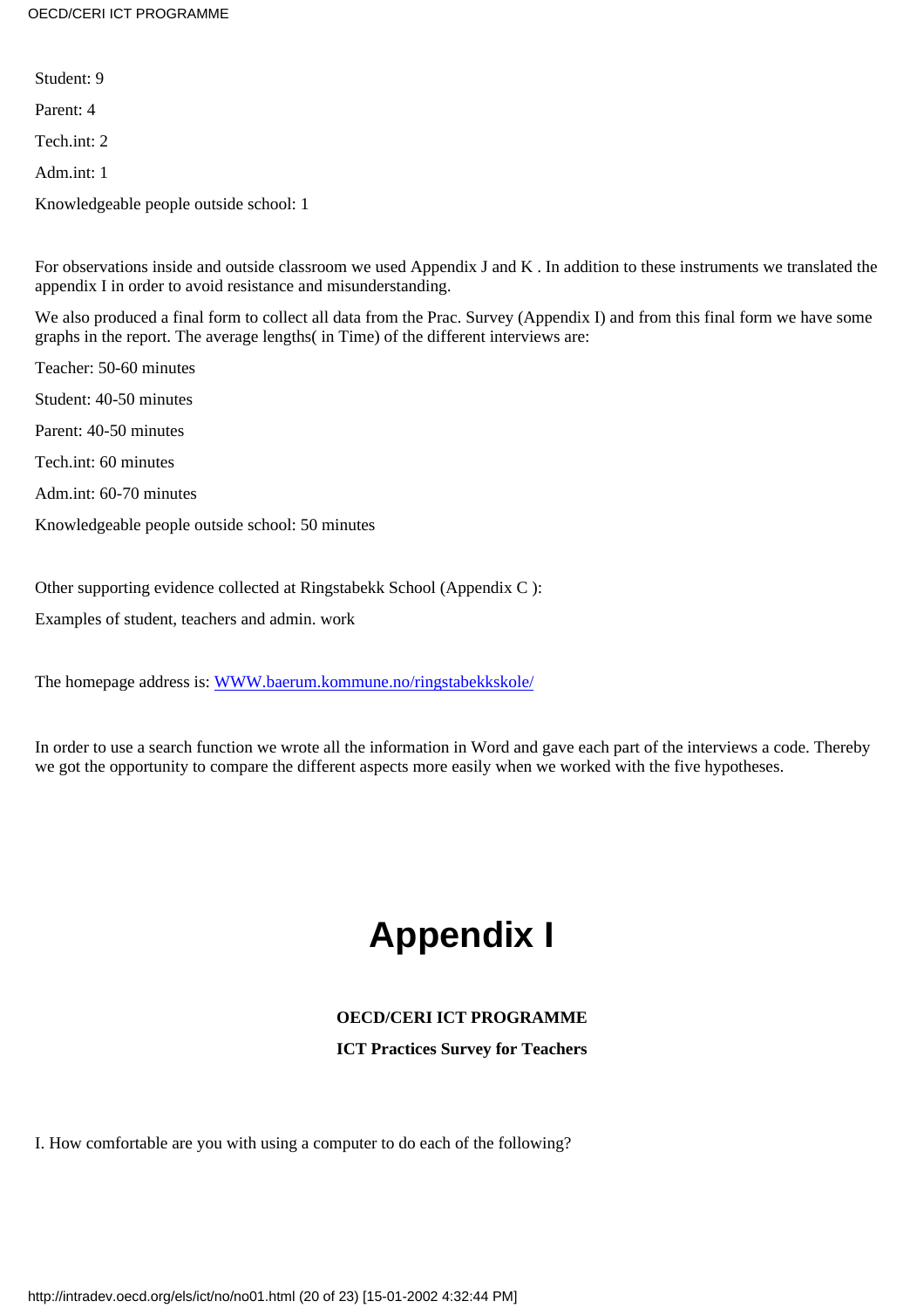### OECD/CERI ICT PROGRAMME

|                                         | very        | comfortable somewhat |             | not at all  |
|-----------------------------------------|-------------|----------------------|-------------|-------------|
|                                         | comfortable |                      | comfortable | comfortable |
| 1. Write a paper                        |             |                      |             |             |
| 2. Search for info on (WWW).            |             |                      |             |             |
| 3. Create and maintain web pages        |             |                      |             |             |
| 4. Use a database.                      |             |                      |             |             |
| 5. Develop a database.                  |             |                      |             |             |
| 6. Send and receive e-mail.             |             |                      |             |             |
| 7. Write a program                      |             |                      |             |             |
| 8. Draw picture or program.             |             |                      |             |             |
| 9. Present information (ex. PowerPoint) |             |                      |             |             |

II. How important is each of the following computer-related skills for your teaching?

|                               | very<br>important | important | $SO-SO$ | not important |
|-------------------------------|-------------------|-----------|---------|---------------|
| 10. Write a paper with word   |                   |           |         |               |
| processor                     |                   |           |         |               |
| 11. Search for info on (WWW)  | 12                |           |         |               |
| 12. Create web pages          |                   |           |         |               |
| 13. Use a data base           |                   |           |         |               |
| 14. Develop a data base.      |                   |           |         |               |
| 15. Send and receive e-mail   |                   |           |         |               |
| 16. Write a program           |                   |           |         |               |
| 17. Draw picture or program.  |                   |           |         |               |
| 18. Present information (eks. |                   |           |         |               |
| PowerPoint).                  |                   |           |         |               |

III. During past school year, how often did your students on average do the following for the work you assigned?

|                                     | Several times | Several times A few times |    | Never |
|-------------------------------------|---------------|---------------------------|----|-------|
|                                     | each week     | each month                |    |       |
| 19. Search for info on (WWW)        |               |                           |    |       |
| 20. Create web pages                |               |                           |    |       |
| 21. Send and resive e-mail          |               |                           |    |       |
| 22. Write a paper with word         |               |                           |    |       |
| processor                           |               |                           |    |       |
| 23. Use a computer to play games. 0 |               |                           | 10 |       |
| 24. Use a spreadsheet.              |               |                           |    |       |
| 25. Use a graphics program.         |               |                           |    |       |
| 26. Join in chat-room               |               |                           |    |       |
| 27. Use a presentation program      | 2             |                           |    |       |
| 28. Use an instructional program 0  |               |                           |    |       |

29.Other computer uses:. Special chatroom., Musicator, Pedagogical programmes.................................................................................................

30.How would you rate your ability to use a computer: Good: 8, Fear: 8, Poor: 0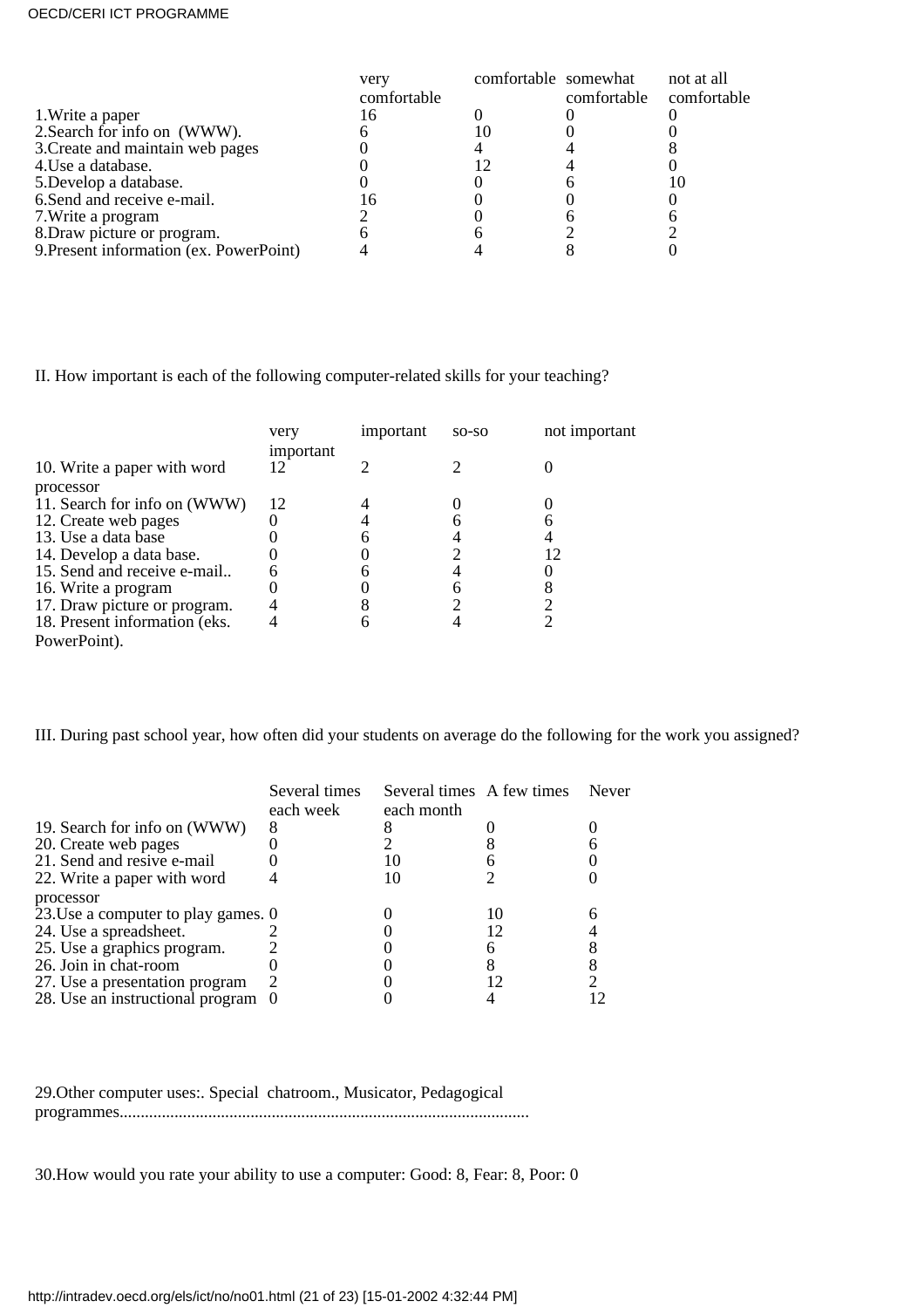# **IV. Answer nr.31-38 based on experiences from the last school year.**

31. Was student computer used ever evaluated for grading? (yes/no):yes: 10, no:6

32. If you assigned WWW searching, how much freedom did you allow students in locating sites to visit? No restrictions: 2, some restrictions: 14, designed sites only: 0

33. Did you modify a Web site with any of your classes that you taught? (Yes/No): Yes:6, No:10

34. What portion of the computer use in your classes was directly related to the course content?

all: 4 most: 10, some: 2 very little: 0

35. What portion of the computer use that you assigned was done by students individually? all: 0 most: 4 some: 10 very little:2

36. How often did you use a computer at home for preparing teaching?

(several times a week: 12

several times a month: 2

a few times: 2

never: 0

no computer: 0

37. Did you participate as a student or instructor in a virtual course through the Internet/WWW?

Yes: 16, No: 0

38. Did you involve your students in collaborative learning over the Internet/WWW?

Yes: 8, No:8

39. Are you currently using technology to collaborate with other teachers (chat-room, or the like) Yes: 10, No:6

40.How many e-mail messages do you send each week on average?

| more than $12$ : |  |
|------------------|--|
| 6-11:            |  |
|                  |  |
| none:            |  |